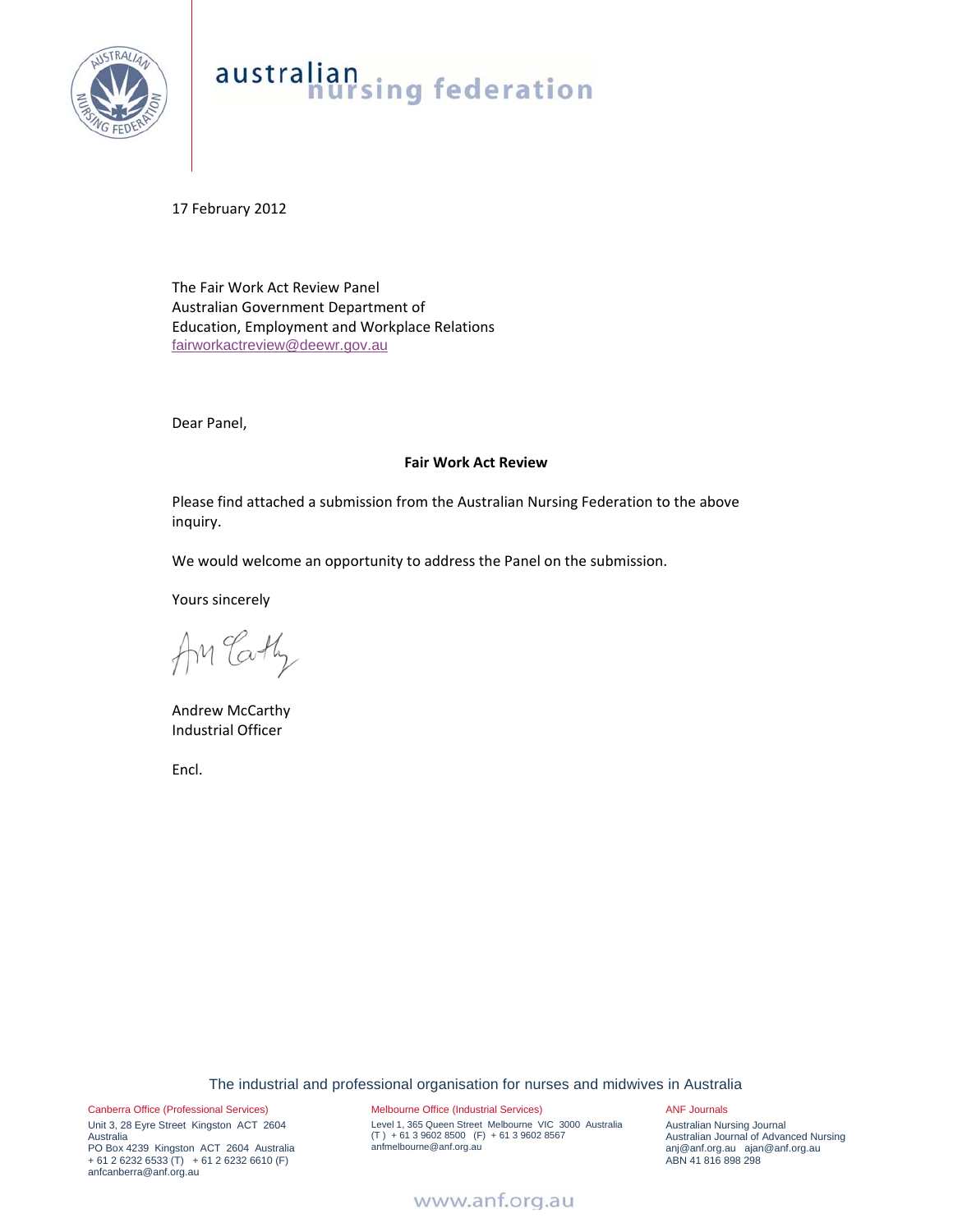

# australian<br>nursing federation

Fair Work Act Review

February 2012

Australian Nursing Federation Level 1, 365 Queen Street, Melbourne VIC 3000 P: 03‐9602 8500 F: 03‐9602 8567 E: industrial@anf.org.au Website: www.anf.org.au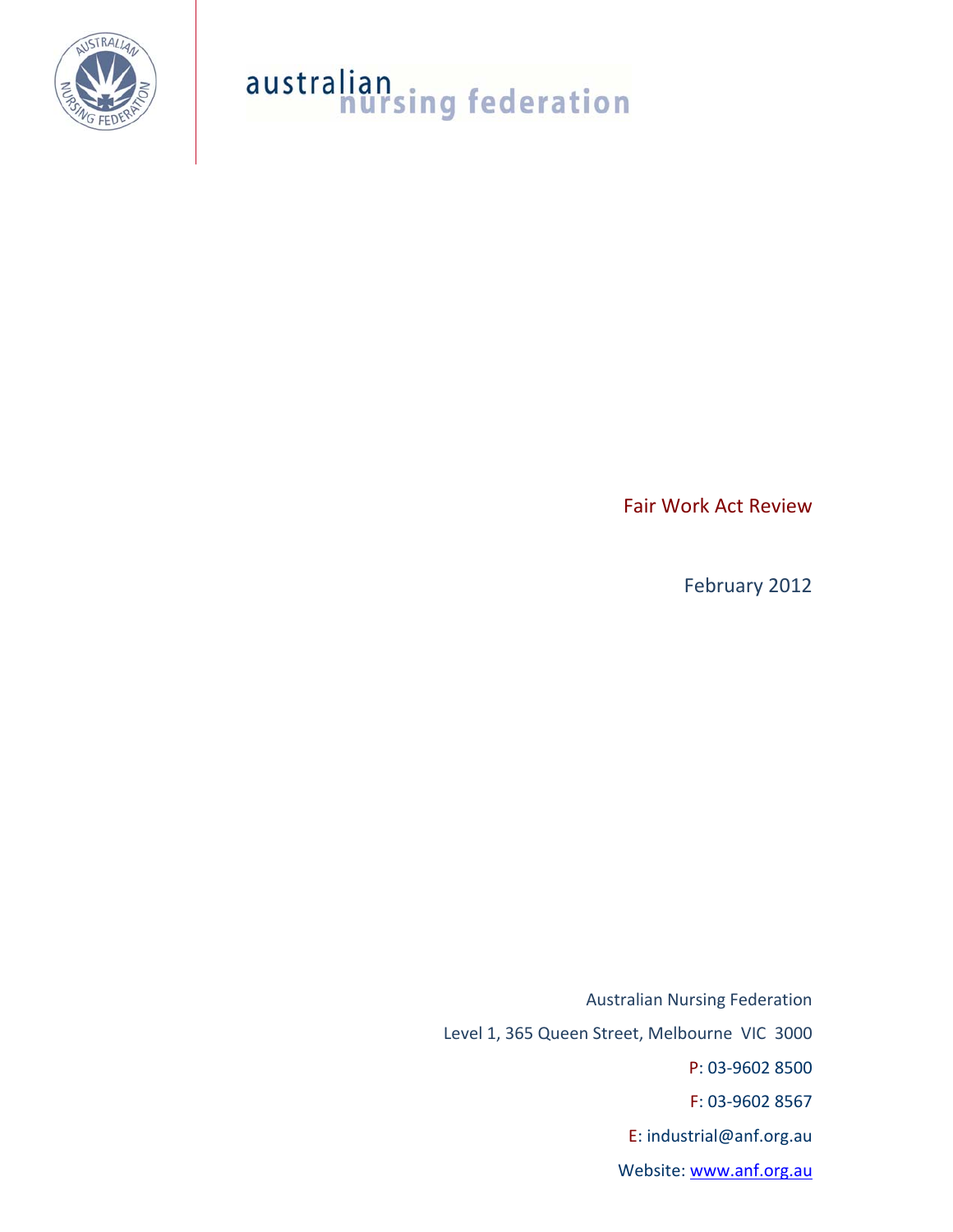#### **BACKGROUND ON THE ANF**

The ANF is the national union for nurses, midwives and assistants in nursing with Branches in each state and territory of Australia. The ANF is also the largest professional nursing organisation in Australia. The ANF's core business is the industrial and professional representation of its members.

The ANF has over 215,000 members and they are employed in a wide range of enterprises in urban, rural and remote locations, in the public, private and aged care sectors including nursing homes, hospitals, health services, schools, universities, the armed forces, statutory authorities, local government, and offshore territories and industries.

The ANF participates in the development of policy in nursing and midwifery, nursing and midwifery regulation, health, community services, veterans affairs, education, training, occupational health and safety, industrial relations, immigration and law reform.

Nurses, midwives and assistants in nursing are the backbone of service provision in health and aged care.

#### **INTRODUCTION**

The Australian Nursing Federation (ANF) welcomes the opportunity to make a submission to the Fair Work Act Review.

In many respects, the Fair Work Act is an improvement on the Workplace Relations Act, particularly in its Workchoices form. However there are aspects where the operation of the legislation is not consistent with the objects of the Act and/or operating as intended, and could be improved.

The Act essentially applies to all nurses and midwives except those in the public sectors of NSW, Queensland, SA, Tasmania and WA. Most nurses covered by the Act work in the public sectors of Victoria, NT and ACT and in residential aged care, with others in general practice, Commonwealth employment, etc.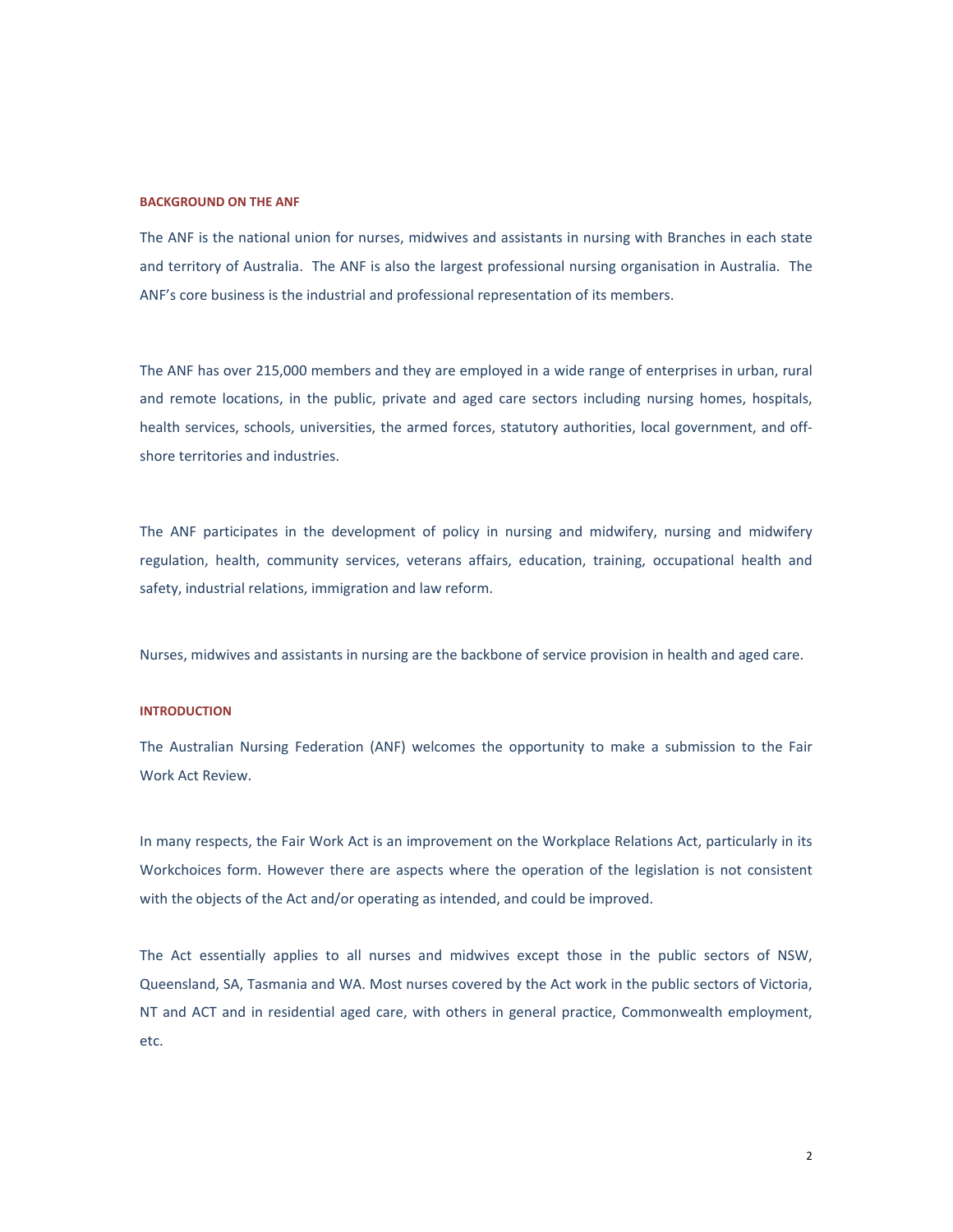The ANF does not intend to make comments about the effect of the Fair Work Act on labour productivity, except to say briefly that in the nursing context the concept of productivity is problematic. It is our experience that very few employers, particularly in aged care, seek 'productivity' improvements apart from expecting more work from fewer staff and the substitution of qualified staff for less qualified staff. If this is to be considered "productivity", it has the negative effect of compromising patient outcomes and increasing work intensification for nursing staff.

Our comments below are set out broadly in order of the structure of the Act. We have referred to the questions raised in the Background Paper where appropriate.

#### **SAFETY NET (NATIONAL EMPLOYMENT STANDARDS AND MODERN AWARDS)**

The safety net under the Act is vastly improved from the Workchoices period of stripped-down awards and inadequate Fair Pay and Conditions Standard.

#### *Disputes relating to right to request provisions*

The ANF considers that Fair Work Australia (FWA) should have the power to deal with disputes over whether an employer has reasonable business grounds to reject employee requests for flexible working arrangements and extensions of parental leave. Under subsections 65(5) and 76(4) an employer can refuse employee requests "only on reasonable business grounds".

Except in one circumstance, employees are unable to challenge such refusals at FWA or through the courts. Subsection 44(2) makes it clear that a Court cannot make any order in relation to a contravention of these provisions, while subsection 739(2) provides that FWA cannot deal with a dispute over whether an employer had reasonable business grounds unless the parties have agreed in a contract of employment or enterprise agreement that FWA can deal with the dispute. This subsection does not say that FWA can deal with a dispute arising under a dispute resolution clause in an award.

The model term for dealing with disputes under enterprise agreements contained in Schedule 6.1 of the *Fair Work Regulations*, which is frequently included in enterprise agreements, does not, or does not clearly provide, FWA with the power to deal with disputes.

In these circumstances, all award‐reliant employees and many agreement‐covered employees are not able to challenge a refusal in FWA. ANF members in both the public sector and private aged care have as a result experienced problems challenging refusals they believed to be unreasonable.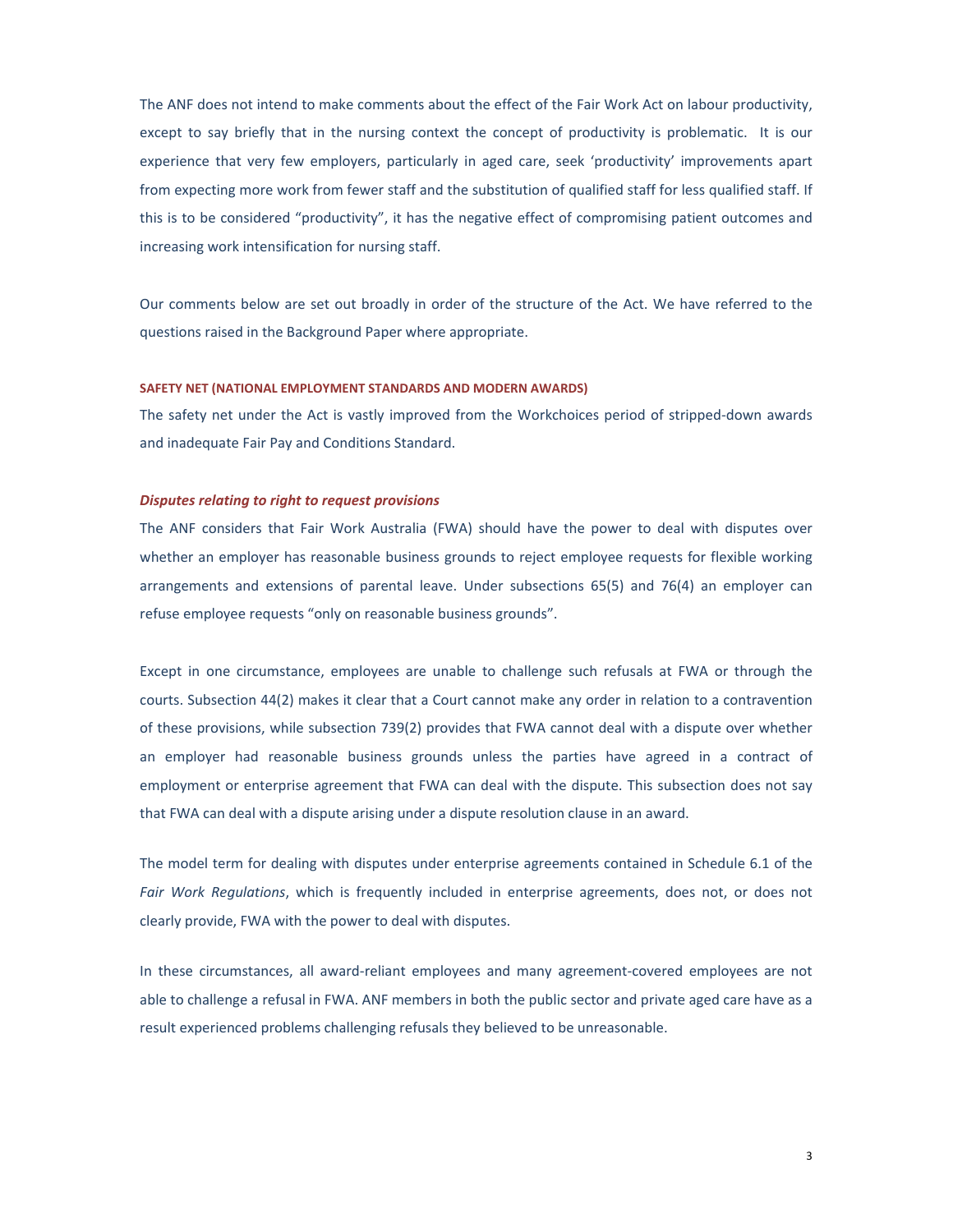The ANF contends that FWA should have jurisdiction in all circumstances to determine whether a refusal was based on reasonable business grounds, and should not be limited to situations where a term of an enterprise agreement or other instrument has given FWA jurisdiction. A breach of these provisions should also be a civil penalty provision like other contraventions of the NES.

Question 8 of the Background Paper asks whether the safety net is fair and relevant. The ANF considers that in this respect it is not. There is no reason why there should be no redress. On such a fundamental issue, one that has been deemed important enough to be enacted as a National Employment Standard, it makes no sense for the enforcement of the right to be referred off as a matter for bargaining, leaving those employees not able to bargain through lack of bargaining strength or through employer refusal to bargain without a remedy. It also undermines the whole concept of a national standard if part of that standard is unenforceable, especially if all other provisions of that Standard are enforceable.

The ANF's experience is that even when an employer bargains, it is difficult to get employers to understand the technical issue involved and, even if understood, to include a clause providing for redress. Rather employers during bargaining are inclined to stick to the model term without amendment and the issue tends to get overshadowed among other issues like pay and leave.

The exclusion is unfair and is inconsistent with one of the objects of the Act (s.3(d)), ie. 'assisting employees to balance their work and family responsibilities by providing for flexible working arrangements'. Providing a 'right to request' without a means to enforce it does little to 'assist' employees.

#### **Accrual of leave while receiving workers compensation**

The ANF considers that an employee should be able to take or accrue leave during a period when they are absent from work because of a personal illness or injury for which they are receiving workers' compensation. Currently section 130 of the Fair Work Act prohibits the taking or accrual of leave unless it is allowed by the relevant workers' compensation legislation, which is generally silent on the issue. The ANF considers, firstly, that the appropriate place to deal with leave issues is in industrial, not workers' compensation, legislation (where leave issues are likely to be overlooked). Secondly, employees should accrue leave while on workers' compensation: but for the work-related injury, the employee would have been accruing leave (including, generally, if the employee had been on other types of leave). Thirdly, the provision appears to have reversed the corresponding provision in the Workplace Relations Act and for unclear reasons. Section 237 of the WR Act had the effect that accrual rules in that Act applied unless workers' compensation laws specified that leave could not accrue or be taken.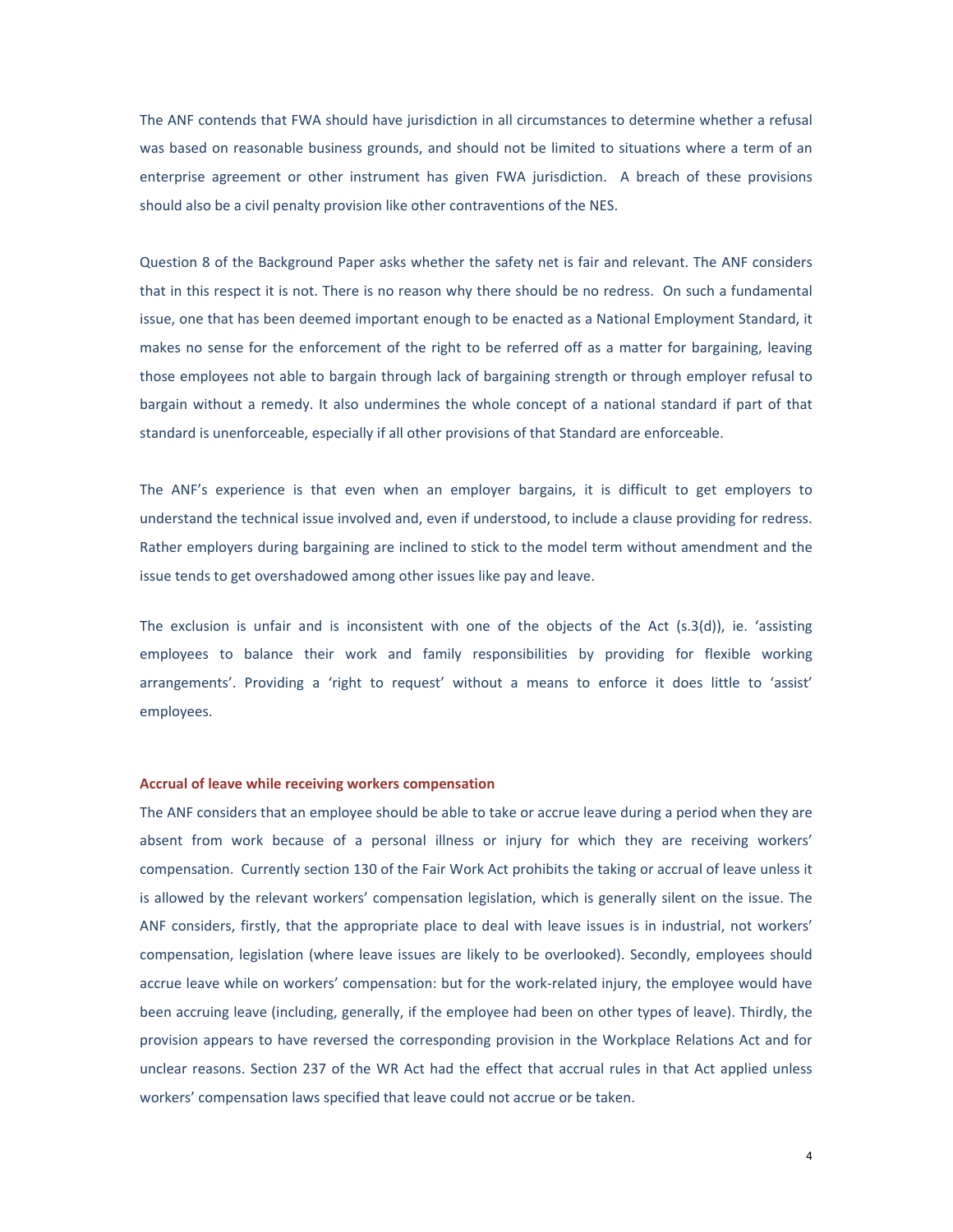#### **BARGAINING AND AGREEMENT‐MAKING**

In general terms, the ANF considers that the bargaining provisions of the Act are a major improvement on the provisions contained in the Workplace Relations Act and provide unions with more options to encourage employers to bargain.

The ANF supports the wider range of matters that can now be included in enterprise agreements. The removal of the list of 'prohibited content' prescribed by the previous Act has had a beneficial impact on employees. Employees now have greater ability to assert their rights as union members, for example by being able to undertake paid union training. The 'prohibited content' restrictions under the previous legislation also undermined the ability of the parties to include items that had the potential to improve efficiency, for example relating to the use of agency nurses. This would have been prohibited previously because it involved a third party arrangement.

As unions are now the default bargaining representatives for their members by virtue of paragraph 176(1)(b), the bargaining process is not delayed by unnecessary arguments about whether unions can assume this role. This gives unions the opportunity to represent and inform their members more effectively.

#### *Multi‐employer bargaining*

Despite the improvements to the Act, the ANF opposes the continued restrictions on bargaining with more than one employer and engaging in pattern bargaining (clauses 409(4), 412). Protected industrial action cannot be taken in pursuance of a multi-employer agreement (s413(2)) unless the group of employers agrees to obtain a single interest authorisation, and cannot be taken even if a low paid bargaining order is in place. Good faith bargaining rules do not apply even if employers agree to bargain for a multiple-employer agreement, except in the case of single interest employer authorisations  $(s172(5)(c))$  and low paid bargaining  $(s229(2))$ .

Pattern, industry or sector wide bargaining is important in many industries, including the health industry, on sound industrial, commercial and public interest grounds.

Prohibiting pattern bargaining ignores consideration of the needs of the health industry. Pattern or industry wide industrial standards are often preferable to enterprise differences because they benefit employers, employees and the community generally. There are benefits in consistent wages and working conditions or in other words pattern outcomes.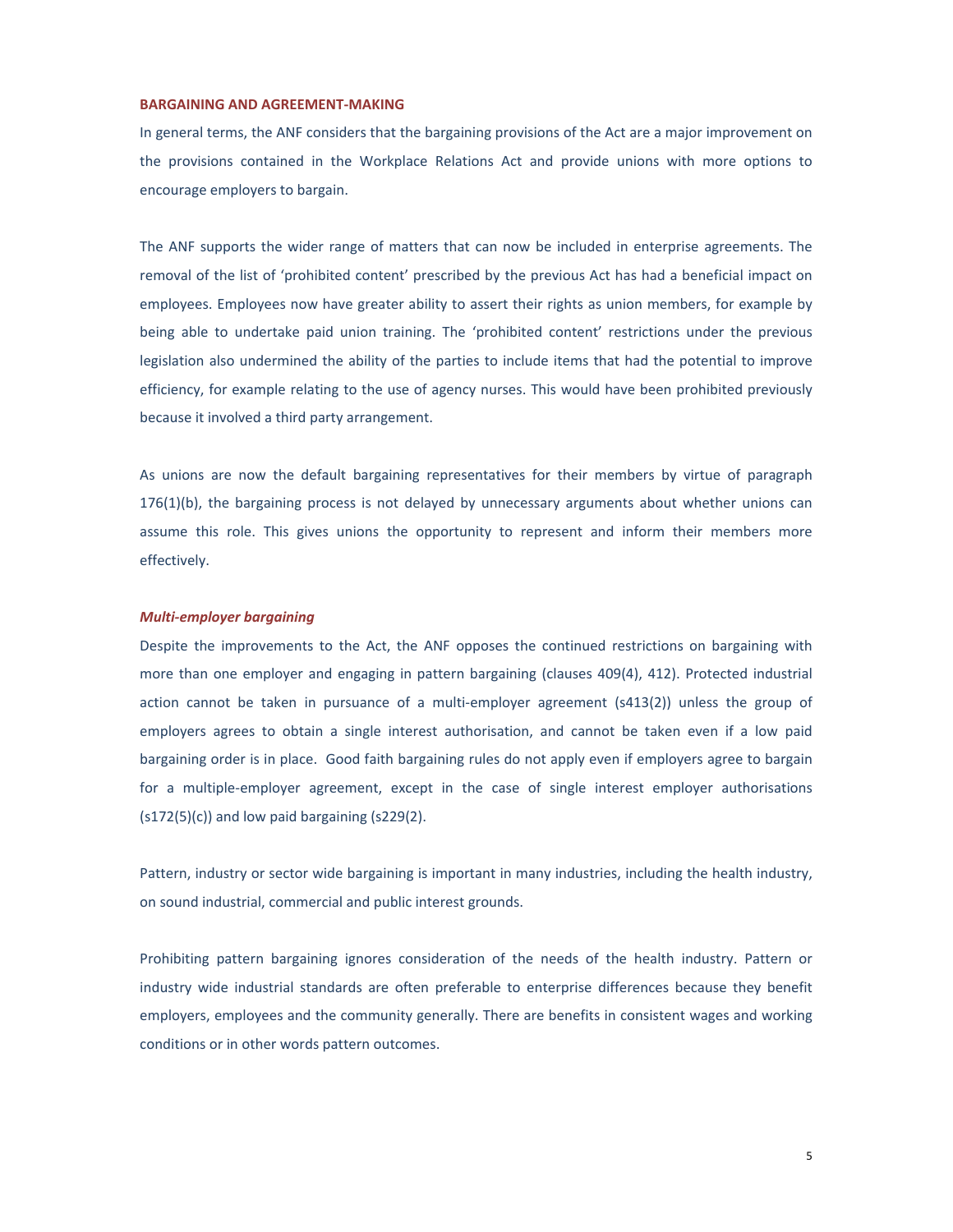Nursing and midwifery is an essential service provided to the Australian community and the quality of nursing care provided affects people from all walks of life. Nurses and midwives, wherever they work, need adequate resources to enable the provision of best quality care. Nurses and midwives need a secure and stable working environment to provide quality care and this is ensured by the ongoing recognition of the professions of nursing and midwifery. The value of the nurse or midwife is not determined by the setting in which they are employed, but by the consistent application of standards, including industrial standards.

The industrial and professional history of nursing and midwifery is founded on a recognition that the professions work across a range of settings in the health and welfare sectors. Nurses and midwives are a highly mobile workforce where staff shortages remain entrenched and ever growing. The impact of these characteristics on the nursing labour market has in part resulted in federal and state tribunals favouring consistent safety net wage and employment conditions in awards. As professions nurses and midwives strongly identify with each other regardless of the sector in which they work. This also serves to make them a clearly identifiable group by employers and the public. Common issues across the sectors such as labour shortages, workload management and wages and conditions bond us professionally and assist in maintaining standards of care. Further, common national training and registration requirements facilitate labour mobility and further strengthen the justification to bargain on a multi-employer or industry basis, and take industrial action in support of bargaining.

The ANF considers that the level of bargaining should be decided by the workers involved and not dictated by the legislation. We believe the current legislation is in breach of ILO Conventions and therefore one of the objects of the Act (section 3(a)), and notes the report and recommendations of the International Labour Organisation's Freedom of Association Committee (357<sup>th</sup> Report of the Committee on Freedom of Association, Geneva, June 2010) which recommended at paragraph 229:

*(d) Taking into account its conclusions on such matters reached in previous cases concerning Australia, the Committee requests the Government to review sections 409(1)(b), 409(4) and 413(2) of the FWA, in full consultation with the social partners concerned.*

#### *Single interest employer authorisations (SIEAs)*

The single interest employer authorisation (SIEA) is the only form of multi-employer bargaining during which protected industrial action is allowable. The problem with this is that rather than the workers concerned determining who is included in the multi-employer group, only the employers (and controlling third parties, eg government) can make an application to the Minister for a declaration pursuant to s 247 of the Act, and to FWA for the authorisation itself.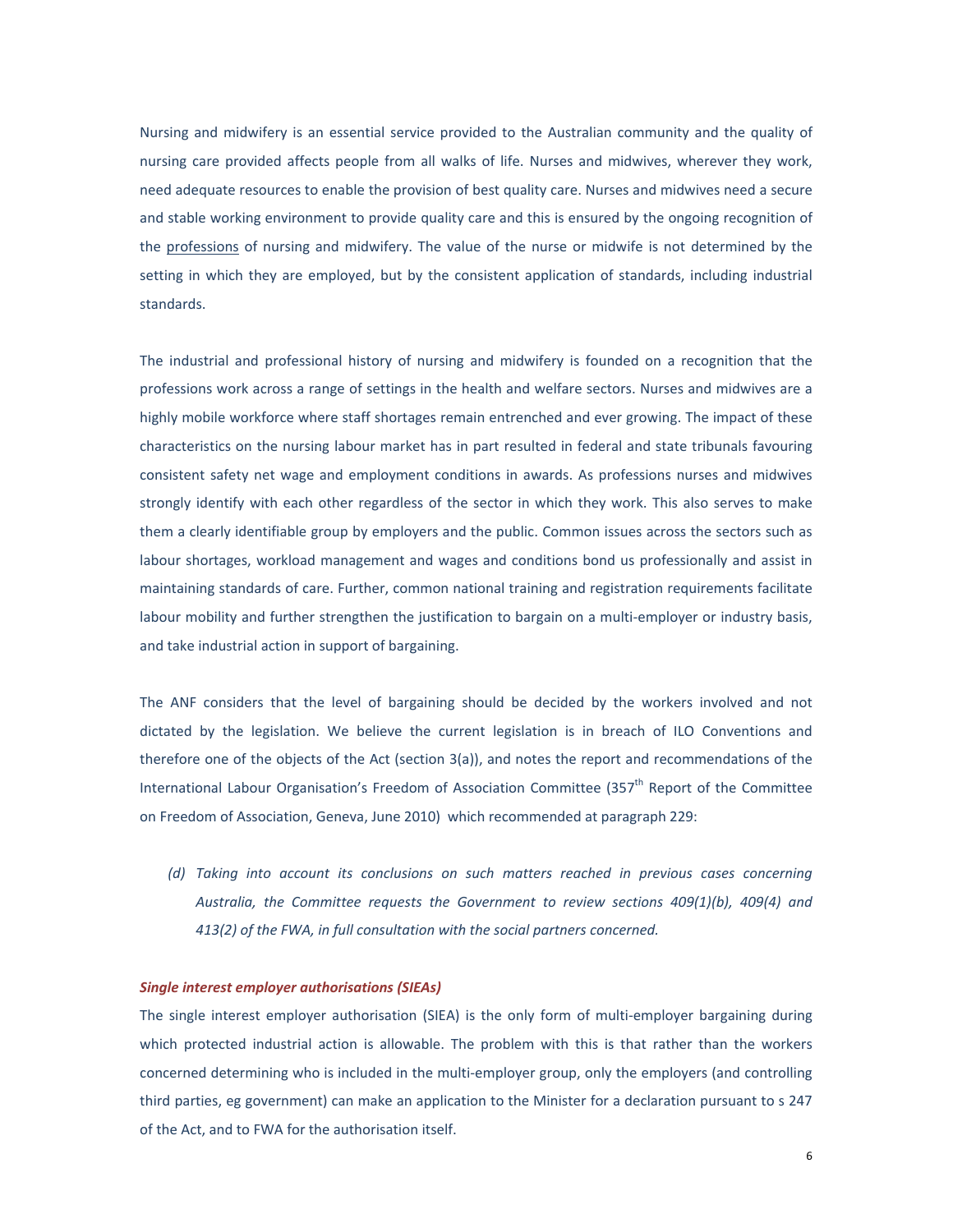This effectively means the employer is determining the level at which workers bargain. In addition, employees and unions/bargaining representatives have no say on the scope of bargaining. This has been demonstrated in the current Victorian public sector bargaining round, where the government excluded community health centres from bargaining for the new public sector agreement, despite them being covered by the existing agreement, and despite ANF requests for them to be included.

The ANF considers that there is no need for such a provision and that employees should be able to choose the level of bargaining they engage in. Alternatively, if the provision is retained, then either party (a group of employers or the relevant union/s or bargaining representatives) should be able to bring an application before FWA or should be able to make submissions on the criteria that the Minister and FWA have to consider. The interests and views of employees and their bargaining representatives should also be added to the criteria which the Minister and FWA must take into account in s.247(4) and 249.

#### *Good faith bargaining*

Question 29 of the Background Paper asks if there are ways in which good faith bargaining requirements could be improved to better facilitate bargaining and whether FWA powers are adequate to remedy breaches.

The good faith bargaining provisions in the Fair Work Act have had a positive impact on bargaining. To some extent they have been a useful tool that unions have used in discussions with employers and, if necessary, via letters setting out concerns. Highlighting the provisions can be enough to prompt employers to, for example, respond to a log of claims or schedule a meeting. The rules provide some minimal statement as to what is *fair* bargaining.

Having said that, the provisions are limited, especially if a claim is made. Decisions made by Fair Work Australia have tended to be conservative and process‐oriented, although this is partly due to the limited nature of the provisions themselves. We have concerns that the provisions do not adequately address the issue of 'surface bargaining'. Employers have to do the bare minimum to show that they are responding to proposals, attending meetings, etc, but there is still too much scope for employers to just go through the motions.

A recent FWA decision in relation to public sector nurses in Victoria demonstrates the limitations. Delays in negotiations or unwillingness to negotiate meaningfully has been very evident in this dispute. Despite this, FWA rejected an application for a bargaining order against the employer representative (*ANF v VHIA* ([2012] FWA 285 PR518962, 10 January 2012). In the case the ANF Victorian Branch gave the employers a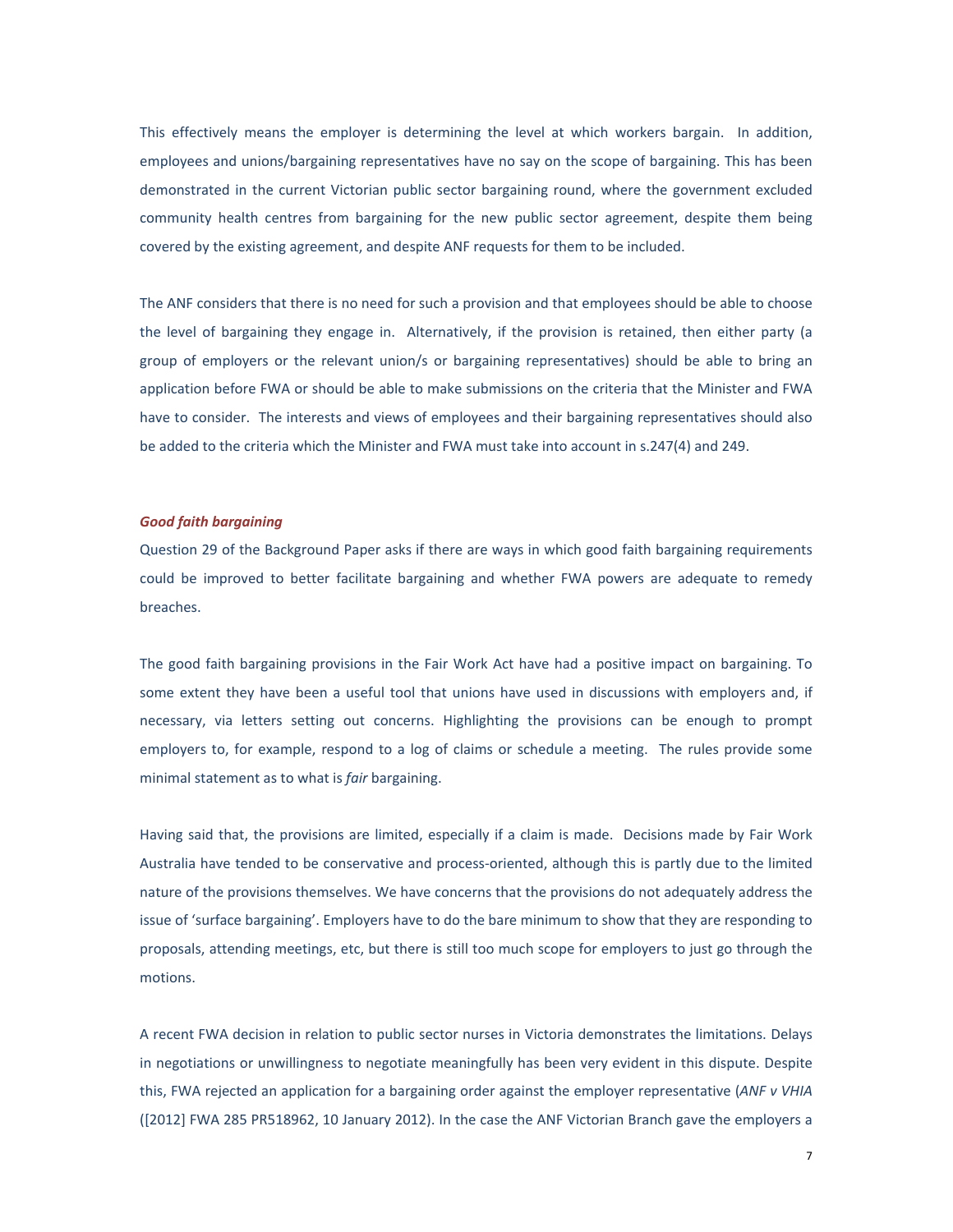comprehensive list of questions in August 2011. As of December 2011 there had been partial response to the request for information which in most cases was readily available to each employer through their payroll system.

This and other decisions illustrates the lack of pressure on employers through the legislation and the unwillingness of the tribunal to regard anything except virtually complete inaction as breaching the good faith bargaining principles. This means there is less incentive for employers to actually *reach an agreement* with bargaining representatives, thereby undermining collective bargaining and the concept of bargaining representatives [and the objects of the Act, in particular section s3(e) and (f)].

Accordingly, the ANF considers that the good faith bargaining provisions need to be strengthened and there needs to be more emphasis on the bargaining representatives reaching agreement to rectify the problem of employers engaging in surface bargaining. In this respect we believe the New Zealand legislation at s 33 of the *Employment Relations Act 2000* should be adopted:

## **Duty of good faith requires parties to conclude collective agreement unless genuine reason not to**

- (1) The duty of good faith in section 4 requires a union and an employer bargaining for a collective agreement to conclude a collective agreement unless there is a genuine reason, based on reasonable grounds, not to.
- (2) For the purposes of subsection (1), **genuine reason** does not include—
	- (a) opposition or objection in principle to bargaining for, or being a party to, a collective agreement; or
	- (b) disagreement about including in a collective agreement a bargaining fee clause under Part 6B.

Strengthening good faith bargaining rules to *require* an agreement to be reached (unless exceptional reasons otherwise) would be one way to ensure that bargaining is genuine.

A related issue is that bargaining representatives should be able make good faith bargaining applications at least 120 days before the nominal expiry date of an existing agreement (s 229(a)(i)). The ANF's experience is that where an employer wants to engage in surface bargaining, the 90 days provided by the Act is insufficient.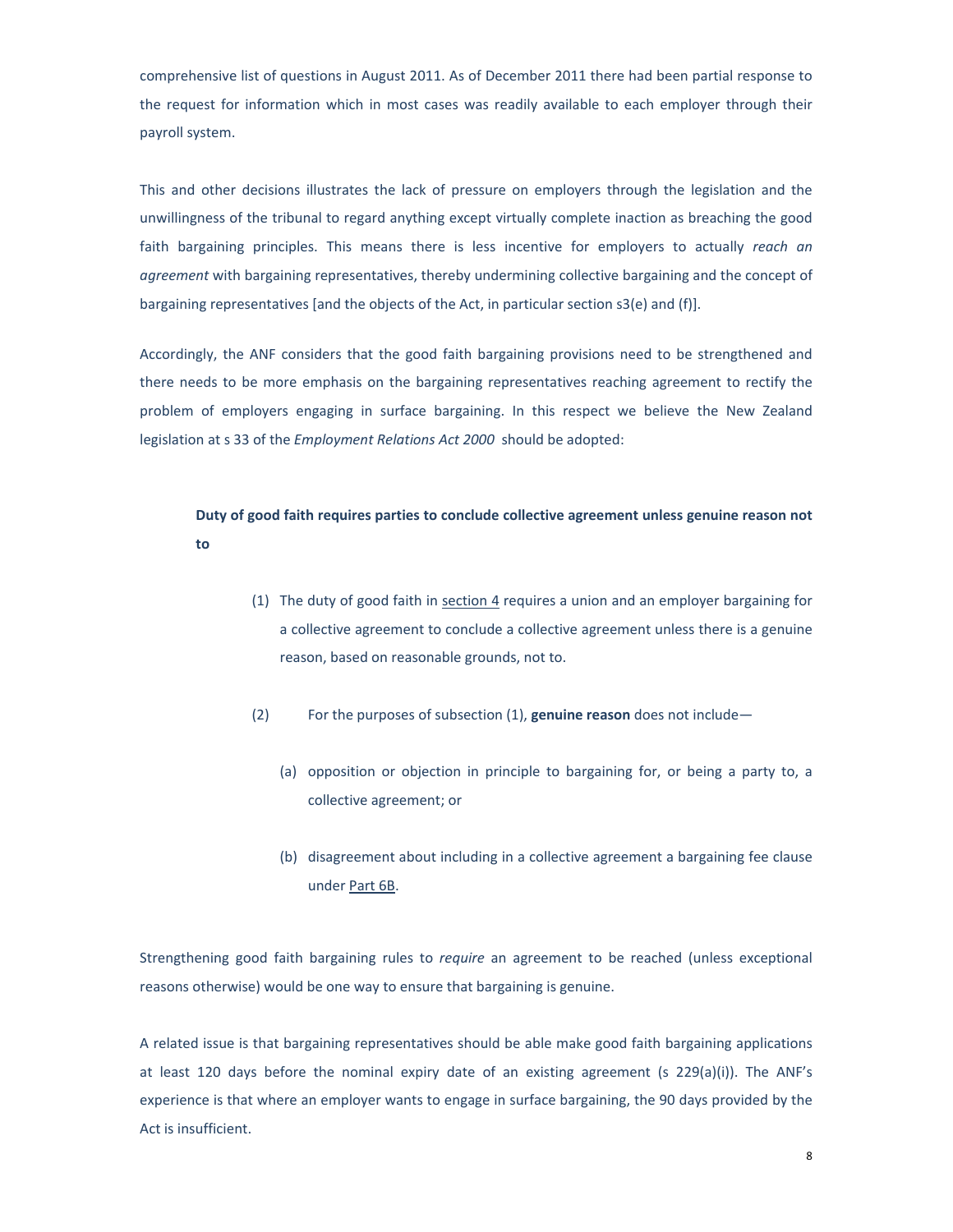#### *Majority support orders*

The ANF supports the introduction of majority support orders into the Act and considers it a worthwhile innovation. As with good faith bargaining orders, it is the experience of the ANF that the existence of majority support orders has induced some employers to bargain where they might not have otherwise done so. While some employers initially reject an invitation to bargain with the ANF, a letter noting the presence of the majority support provisions is sometimes enough for an employer to agree to start bargaining without the need to actually apply for the order. The provisions are therefore assisting to encourage enterprise bargaining, an object of the Act.

#### *Low paid bargaining*

In general terms the low paid bargaining provisions are intended to allow low paid employees to access the recognised benefits of collective bargaining (see objects of Division 9 of Part 2‐4, especially paragraph 241(a)). Unfortunately, the provisions have not to date been widely utilised and it is therefore difficult to gauge their effectiveness.

In specific circumstances the low paid bargaining provisions are intended to allow access to FWA to assist in securing a multi-employer or enterprise agreement and in the absence of agreement access to arbitration. This can only occur where the Tribunal is satisfied that, among other things, the employees are low paid, have had a history of difficulty in bargaining, there is a commonality in the business or the services of the employer and where the wages of employees are significantly controlled by a third party.

So far there has been one application determined under the provisions which relates to certain employees engaged in the residential aged care sector (*Application by United Voice & AWU Queensland* [2011] FWAFB 2633, 5 May 2011). The ANF was involved in these proceedings and supported the application because we have a strong view that aged care is a sector where generally the employees are low paid, large numbers have not had access to collective bargaining and in many cases, even where they have been able to secure an agreement, the outcomes are often very similar to the terms of the award.

We were somewhat surprised that in this case FWA decided to make an authorisation but excluded all employers currently subject to agreements with their aged care employees. This was not our understanding of how the low paid provisions were intended to apply and we are sceptical that the outcome of these proceedings will result in aged care workers receiving substantially improved terms and conditions of employment.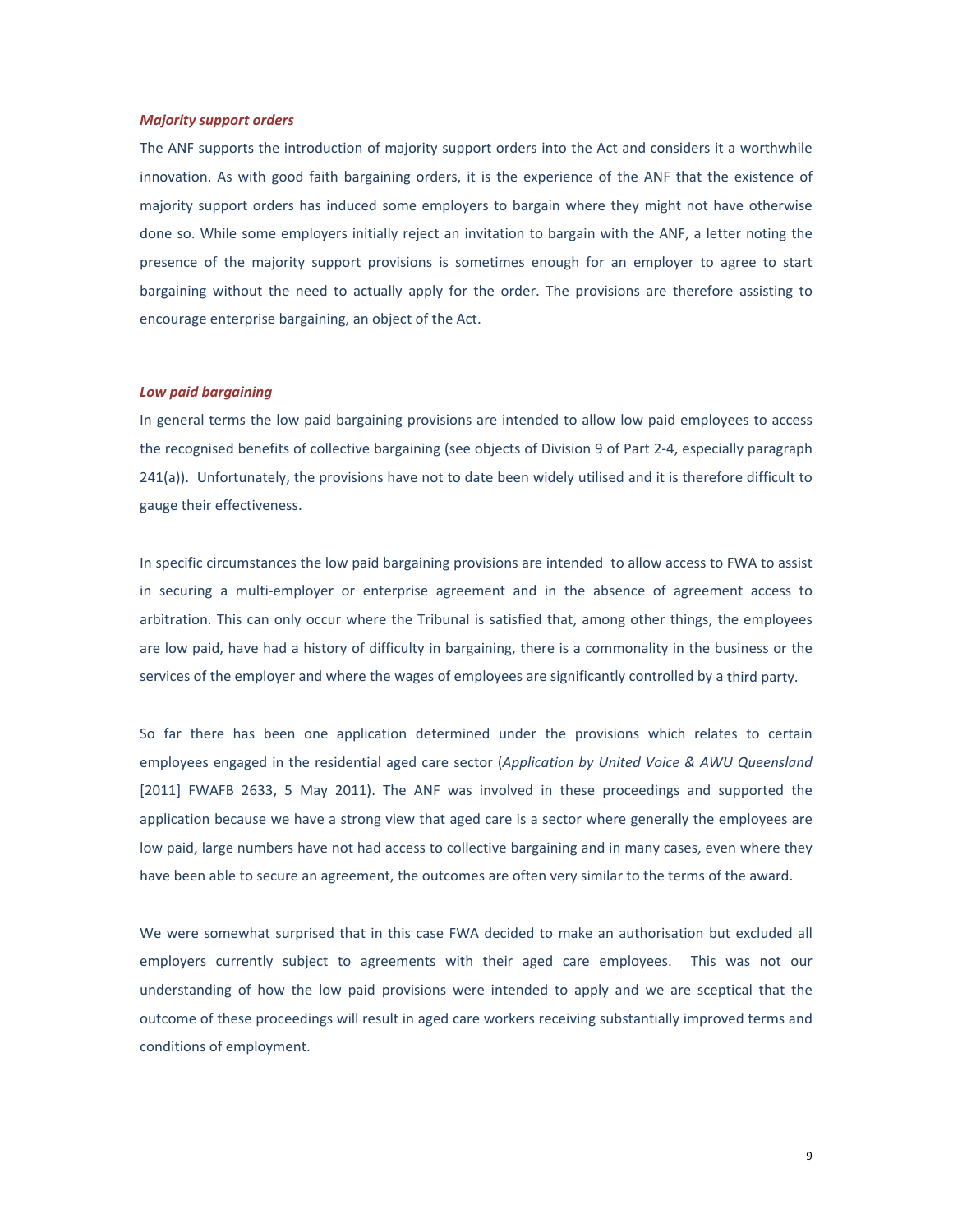We are also concerned that the Full Bench in this case appeared to endorse the employers submissions that an applicant must provide a forensic analysis of wages of the employees for each and every respondent employer prior to securing an authorisation.

To have a reasonable chance of addressing the inability of low paid workers to access the enterprise bargaining provisions available under the Act, the low paid bargaining stream must assist and not unnecessarily prevent access to the assistance of the tribunal.

#### **EQUAL REMUNERATION**

Section 302(1) provides that FWA *may* make an order to ensure that there will be equal remuneration for work of equal or comparable value, ie. the legislation gives FWA a discretion whether to make an order or not. To ensure that the intention of the legislation is achieved, the ANF considers that if FWA is satisfied that there is not equal remuneration for work of equal or comparable value, then is should be required to remedy that situation, ie. the legislation should replace the word 'may' with 'must'.

#### **TRANSFER OF BUSINESS**

The ANF broadly supports the transfer of business provisions under the Fair Work Act. They are a vast improvement on the provisions in the Workplace Relations Act as they are clearer in describing when a transfer of business occurs, and have moved away from artificial distinctions under the previous Act to a more logical test, ie. whether the work performed by transferring employees is the same or substantially the same (s311(1)(c)).

#### **GENERAL PROTECTIONS**

Question 37 of the Background Paper asks if the general protections provisions provide adequate protection of employee workplace rights. The ANF considers that the provisions are an improvement on the provisions in the Workplace Relations Act, especially in relation to workplace rights, which were very restrictive and convoluted.

There are still some issues however. Despite the Act having been operational for some time, the scope of the Workplace Rights Division (Division 3 of Part 3‐1) is unclear, in particular regarding s.341(1)(c)(ii), which states that an employee has a workplace right if he or she is able to make a complaint or inquiry in relation to his/her employment.

The Explanatory Memorandum of the *Fair Work Bill* provided illustrative examples that imply that this particular subsection of the Act is to have broad meaning and apply, for example, where adverse action is taken against an employee as a result of their making any complaint or enquiry of any nature to their employer. Paragraph 1370 of the Explanatory Memorandum states: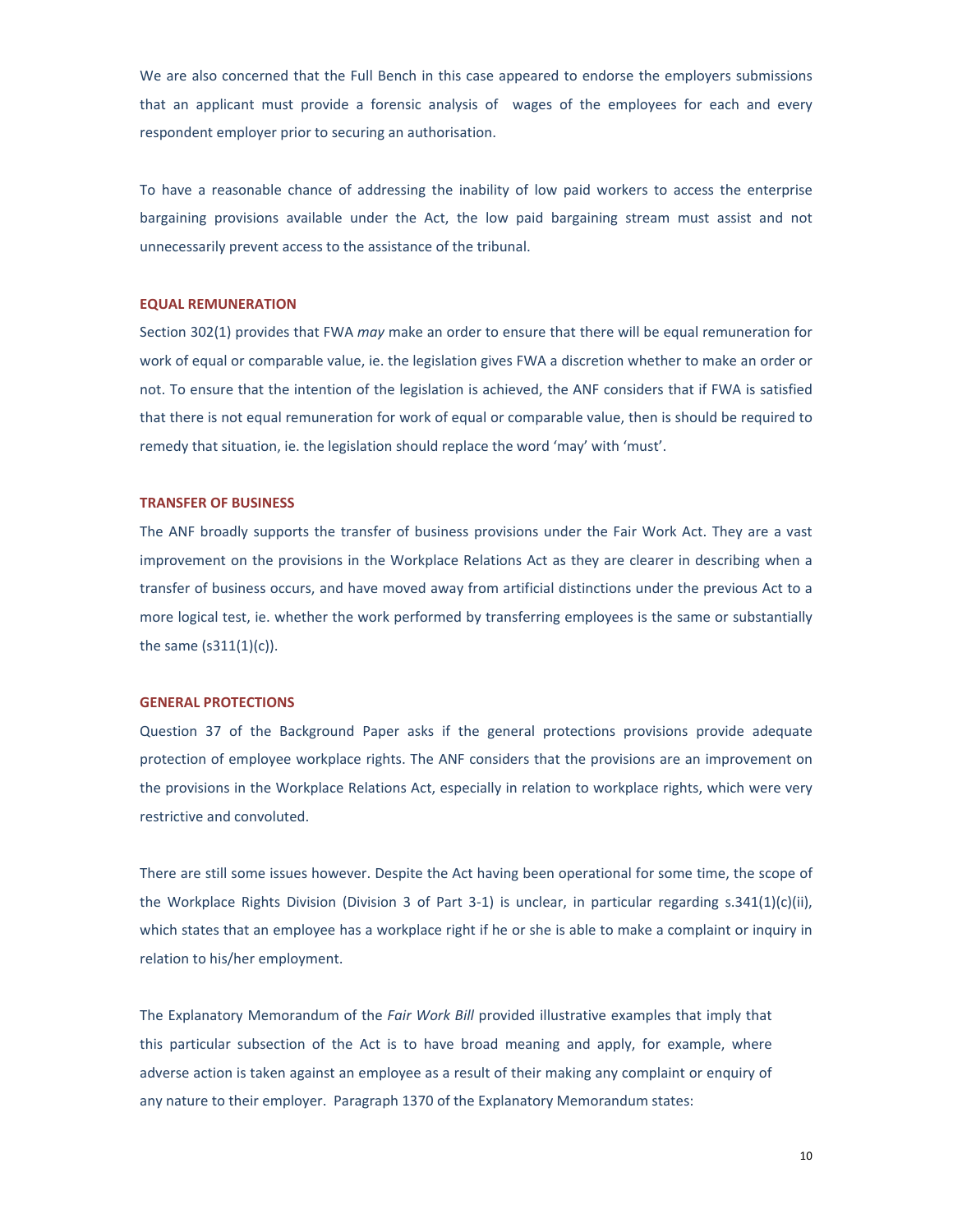1370. Subparagraph 341(1)(c)(ii) specifically protects an employee who makes **any inquiry or complaint in relation to his or her employment**. Unlike existing paragraph 659(2)(e) of the WR Act, it is not a pre-requisite for the protection to apply that the employee has 'recourse to a competent administrative authority'. It would include situations where an employee makes an inquiry or complaint to his or her employer. [emphasis added]

The Memorandum also provides some examples of situations which would fall specifically within section 341(1)(c)(ii), including where an employee raises a safety concern with her employer, and an employee who mistakenly complains to the ACCC about a wage underpayment.

The ANF supports the broader wording of the provision, ie. the wider wording than the unnecessarily restrictive phrase 'competent administrative authority' under the WR Act. The ANF had the experience however, in representing a member in such a matter, that an FWA Commissioner was of the view that the subsection only applies where the complaint or enquiry was in relation to the benefit of a workplace right that the employee *had an entitlement to*, ie. if the employee was not actually entitled to the entitlement they were enquiring or complaining about, then they would not be protected by the subsection. For example, if the employee thought that they were entitled to a night shift loading, and made a complaint or enquiry about it to his/her employer, but in reality was not entitled to the loading, then the subsection would not apply. Given the lack of precedent on this particular point, and the known views of some members of FWA, the ANF is cautious to proceed to hearing in such matters as the prospects of success cannot be appropriately determined.

The ANF considers that this is an example of a provision where the operation of the legislation is not operating, or may not operate, as intended (the intention of which is demonstrated by the Explanatory Memorandum outlined above). Accordingly, the ANF recommends that the provision be amended to remove any doubt about the intention, for example by including some words to the effect of 'whether or not the employee has a particular entitlement'.

#### *Union representation of members*

Despite the existence of the general protections provisions, which should have had the effect of reestablishing or reaffirming the important role of unions in the employment relationship, many employers continue to maintain that the only role of union officials in attending meetings with members is to act as a support person.

In our experience, these employers will disregard any arguments we put to them regarding the rights of members to union representation under the Act, and also to precedent cases in this regard. We have had examples where industrial officers have been advised by employers that they can only remain at a meeting if they agree not to advocate on behalf of a member.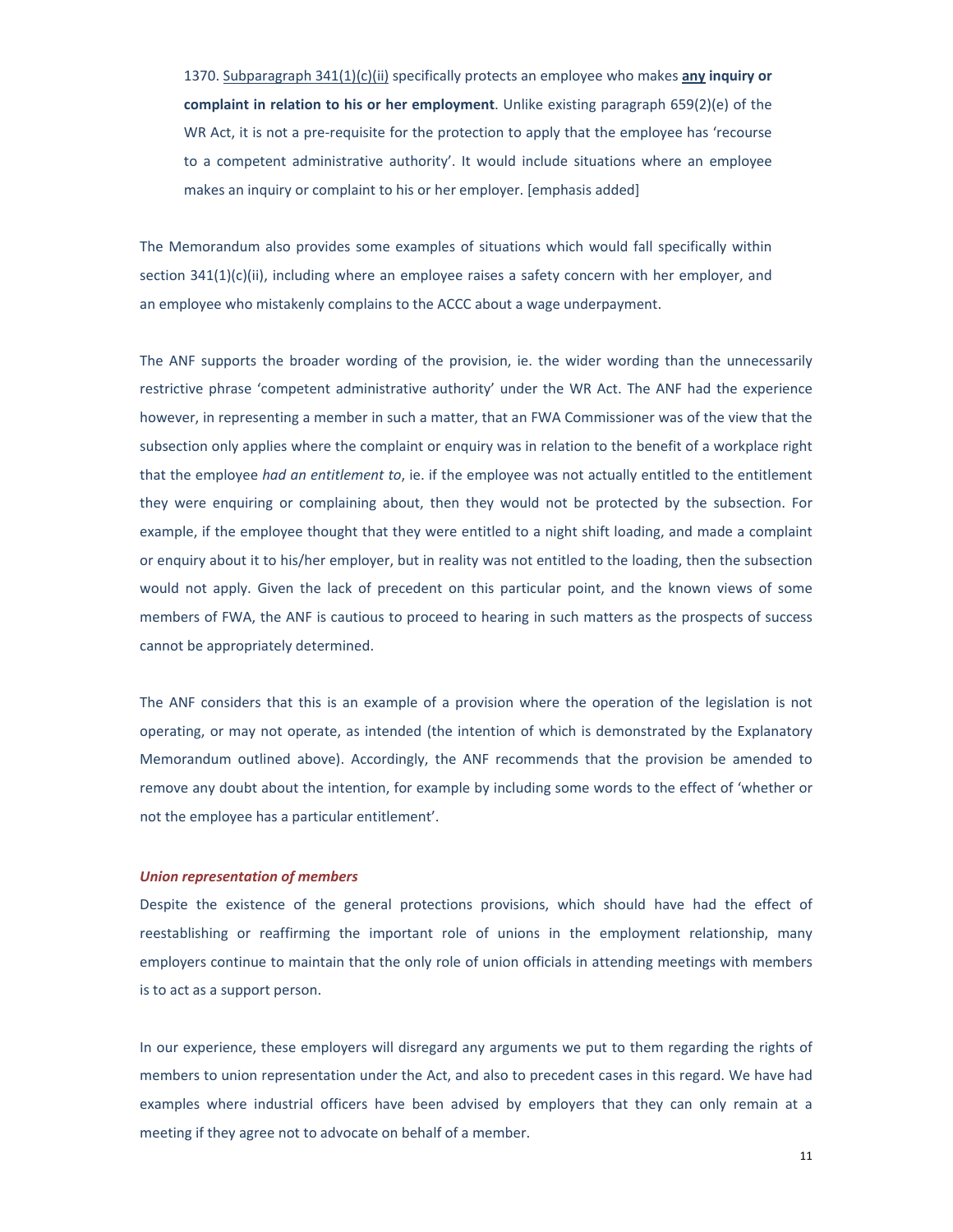We would like to see an amendment made to the Act that makes it unlawful for an employer to limit or attempt to limit or threaten to limit the role of unions in providing advocacy on behalf of individual members, without the need to prove that adverse action was experienced by the member concerned as a result of the employer's actions. Such acts, if made unlawful, should come under the civil remedy provisions, thus incurring penalties.

Such an amendment would be consistent with furthering the objects of section 3(e) which refers to representation at work.

#### **UNFAIR DISMISSAL**

The ANF supports the increased unfair dismissal jurisdiction under the Fair Work Act as compared to the Workplace Relations Act, and generally rejects employer and employer group criticisms of the provisions as unfounded.

#### *Qualifying employment periods*

One issue that still remains of concern to the ANF however, is the situation of loss of recognition of prior service for unfair dismissal purposes in a transfer of business situation.

Question 46 of the Background Paper asks what has been the impact of the introduction of *qualifying employment periods* before an employee is eligible to make a claim for unfair dismissal, and whether the period provides sufficent time for employers to assess the suitability of an employee for a role.

Section 383 of the Act provides that an employee is protected from unfair dismissal if they have completed 6 months (or 12 months if a small business employer) of employment with their employer. Section 384 provides that continuous service with a previous employer is counted for the purposes of the minimum employment period. However cl384(2)(b) provides an exception to this situation, allowing an employer to refuse to recognise an employee's prior service for unfair dismissal purposes provided the employer informs the employee in writing of this before the employee starts work with the new employer.

The ANF considers that the new employer should not be able to unilaterally decide that a transferring employee, often with years of prior service, should have no unfair dismissal rights during their first 6 or 12 months with the new employer. If the old employer would have been required to dismiss the employee fairly, the new employer should be required to do the same.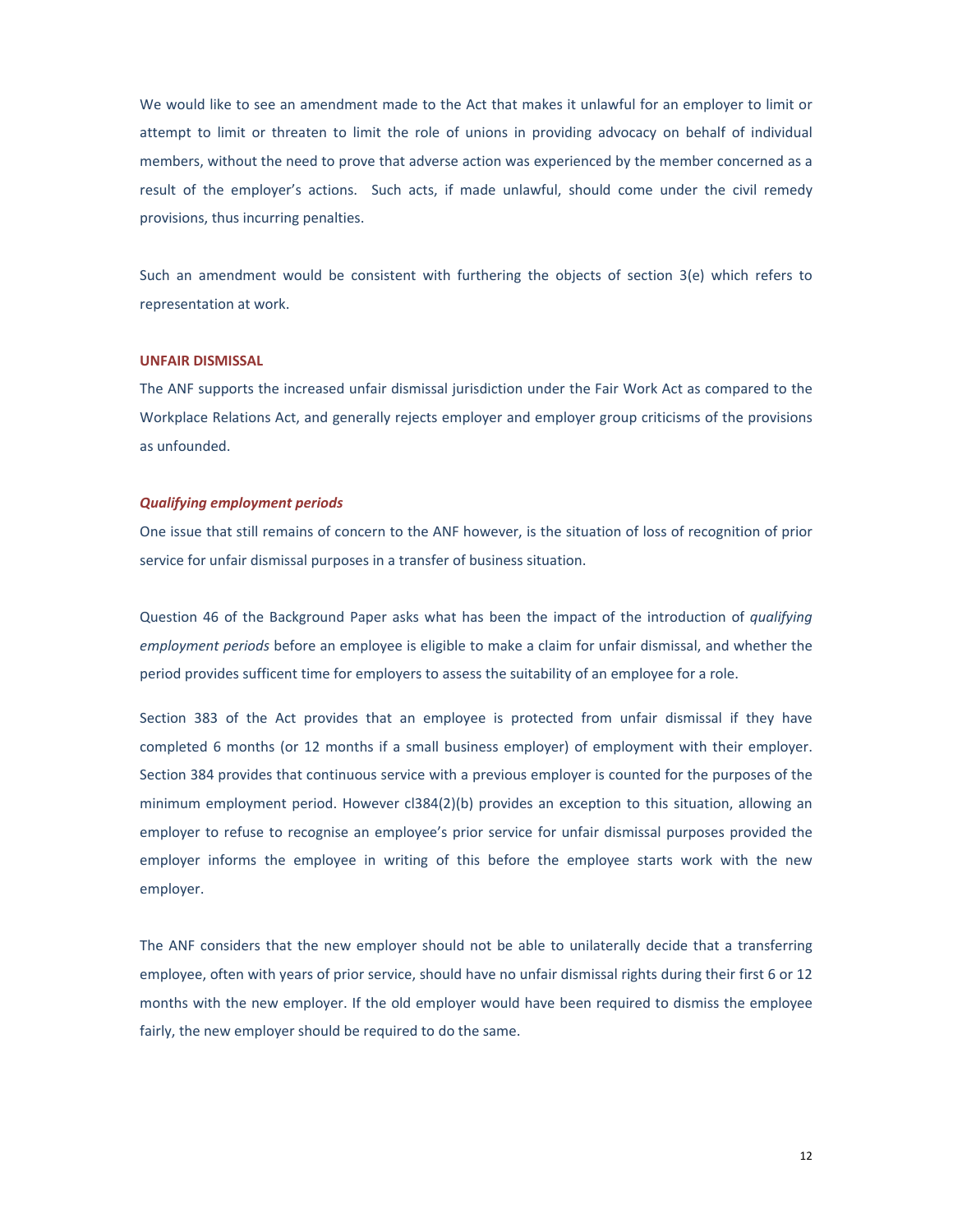What makes this situation worse is the provision could actually, and perversely, *encourage* employers to terminate transferring employees during the minimum period of employment. The ANF has had a number of examples both under the WR Act and under the Fair Work Act where an employer has taken on transferring employees and then terminated their employment before the expiry of six months. The employee was not then able to exercise any redress under the legislation.

One situation involved an aged care provider who was purchasing Commonwealth funded residential aged care facilities, at the rate of 4 or 5 a month, all over Victoria. The company typically entered into a commercial contract with the seller whereby it committed to employing all the employees of the old employer on the same or similar conditions, thus overcoming any obligation on the old employer to pay severance pay (section 122(3) of the Fair Work Act is now the applicable provision). In return, the old employer compensated the company for the accrued or contingent liabilities of the transferring employees. In practice this meant the purchase price of the nursing home was reduced by the amount of employee entitlements for which the company became responsible for.

The ANF was in the Australian Industrial Relations Commission in one instance with an employer who was selling the business to the company. They advised that they paid the company (via the reduced sale cost of the nursing home) pro‐rata long service leave for each transferring employee. As long service leave is not a legal entitlement until a certain period of service (ten years in this case), the minimum employment period creates a perverse encouragement for a new employer to take employees on as transferring employees, collect compensation from the old employer for contingent long service leave, advise the employee that prior service will not be recognised, and then terminate the employee during the minimum period of employment before any entitlement to take leave arises. Thus the new employer can simply pocket the pay. The worst example was one ANF member who was terminated on the first day following a transmission of business.

A similar situation can arise with redundancy entitlements.

The ANF considers that the capacity of a new employer to insist on a new minimum period of employment should be abolished, thus ensuring that any service with the first employer counts for all purposes with the second employer, including the minimum period of employment.

Secondly, with the effect on redundancy entitlements, it should be made clear within section 122 that the insistence on a new minimum period of employment by the second employer means that any offer of employment does not constitute terms and conditions substantially similar to, or no less favourable than, the position with the first employer and therefore, even where the offer of employment is accepted, a redundancy payment must be paid by the first employer.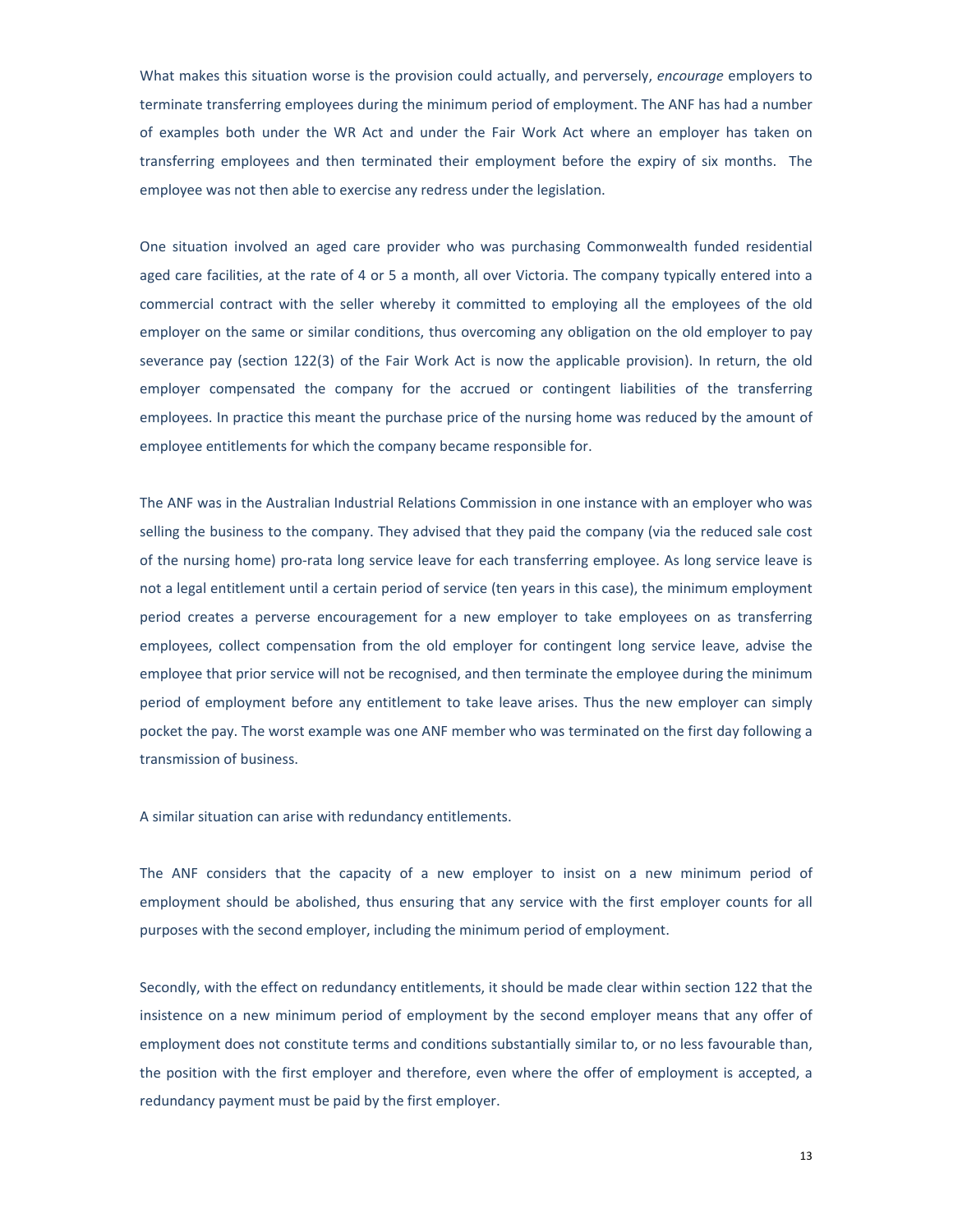#### *Unfair dismissal process*

The Background Paper asks a series of questions relating to the process of handling unfair dismissal claims by FWA (questions 44, 45, 47). The ANF has found that since the Fair Work Act began operating, the processes for dealing with unfair dismissal applications at conciliation has become inflexible and frustrating. Conciliation conferences now take place only via teleconference. Commissioners do not participate in conciliation. It is very difficult to get a conciliation conference rescheduled in the event that an ANF member cannot participate at the time scheduled. We have had requests for rescheduling rejected even when our members have been overseas at the time of the conciliation conference.

Having conciliation take place via teleconference makes negotiations regarding potential settlement difficult, as neither party can read the non‐visual cues that each give during the negotiation. This can lead to misunderstandings and also a longer period of time required for negotiations. Conciliators only have the discretion to 'hold' (i.e. not refer an unsuccessful conciliation conference to arbitration) for a maximum of 7 days, with the consent of both parties. If a matter does not settle at conciliation or very soon afterwards, FWA sends out dates very quickly which the parties must comply with regarding the provision of witness statements, exhibits, outlines of evidence, and precedent cases. The timeframe can be as little as 2.5 weeks. This is a very short time frame to comply with when carrying a full case load. It is also very costly to brief this type of work out.

#### *Union representation*

Following on from our comments above (in the general protections section) in relation to union representation, the ANF considers that the words 'or representative' should be added after the phrase 'support person' in section 387(d).

#### **INDUSTRIAL ACTION**

#### *Suspension/termination of industrial action*

The ANF is concerned that the effect of the Fair Work Act's provisions dealing with the termination and suspension of industrial action mean that the ability of the ANF and its members to take protected industrial action for the purposes of enterprise bargaining is severely constrained. The provisions leave nursing employees with effectively little right to take protected industrial action and in fact make unprotected industrial action more likely.

Particularly relevant to the ANF is the ability of FWA to suspend or terminate protected industrial action on the grounds that it is threatening to endanger the life, personal safety or health or the welfare of the population or a part of it (section 424(1)(c)).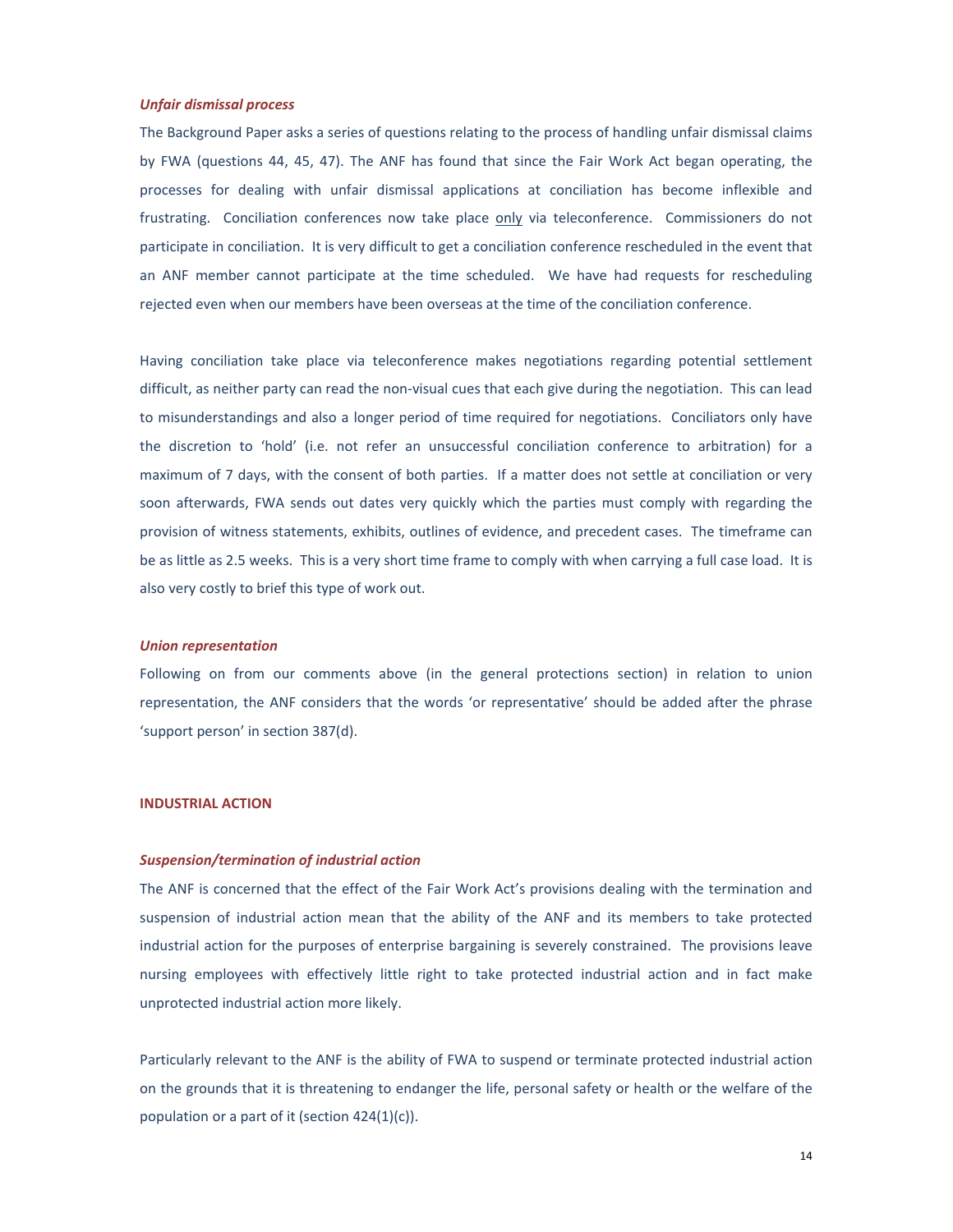The ANF notes that in relation to the internationally-recognised right to take industrial action, the International Labour Organisation's Freedom of Association Committee  $(357<sup>th</sup>$  Report of the Committee on Freedom of Association, Geneva, June 2010) stated:

*224. These indications notwithstanding, as regards the right to strike, the Committee must recall that the occupational and economic interests which workers defend through the exercise of the right to strike do not only concern better working conditions or collective claims of an occupational nature, but also the seeking of solutions to economic and social policy questions and problems facing the undertaking which are of direct concern to the workers. Furthermore, the* right to strike may only be restricted or prohibited: (1) in the public service only for public servants exercising authority in the name of the State; or (2) in essential services in the strict sense of the *term (that is, services the interruption of which would endanger the life, personal safety or health* of the whole or part of the population) (see Digest, op. cit., paras 526 and 576). In the light of the *above‐noted principles, the Committee requests the Government to provide detailed information on the application of these provisions and to review them, in consultation with the social partners, with a view to their revision, where appropriate.*

From the ANF perspective we note two matters.

Given the nature of nurses' work inherently relates to the health or welfare of the population, any industrial action taken by the ANF and its members may raise issues. However even if some restriction on the right to take industrial action can be justified on the basis of endangering the life, personal safety or welfare etc, we note that the evidentiary base used by FWA in deciding these matters is often weak. For example, even where the action of the union is extremely mild and/or deliberately conscious of avoiding danger to life or health, it currently only takes a couple of examples of delay or cancellation across the whole system to induce FWA to terminate or suspend lawful industrial action, and even in the face of ample evidence that existing practices in for example hospitals (eg. closure of beds and inadequate funding) may be endangering the health or welfare of patients.

In both 2007 and 2011, the Tribunal's suspension or termination of industrial action taken by nurses and midwives in the Victorian public sector shows the difficulties of nurses and midwives exercising their legitimate right to pressure employers and governments through industrial action.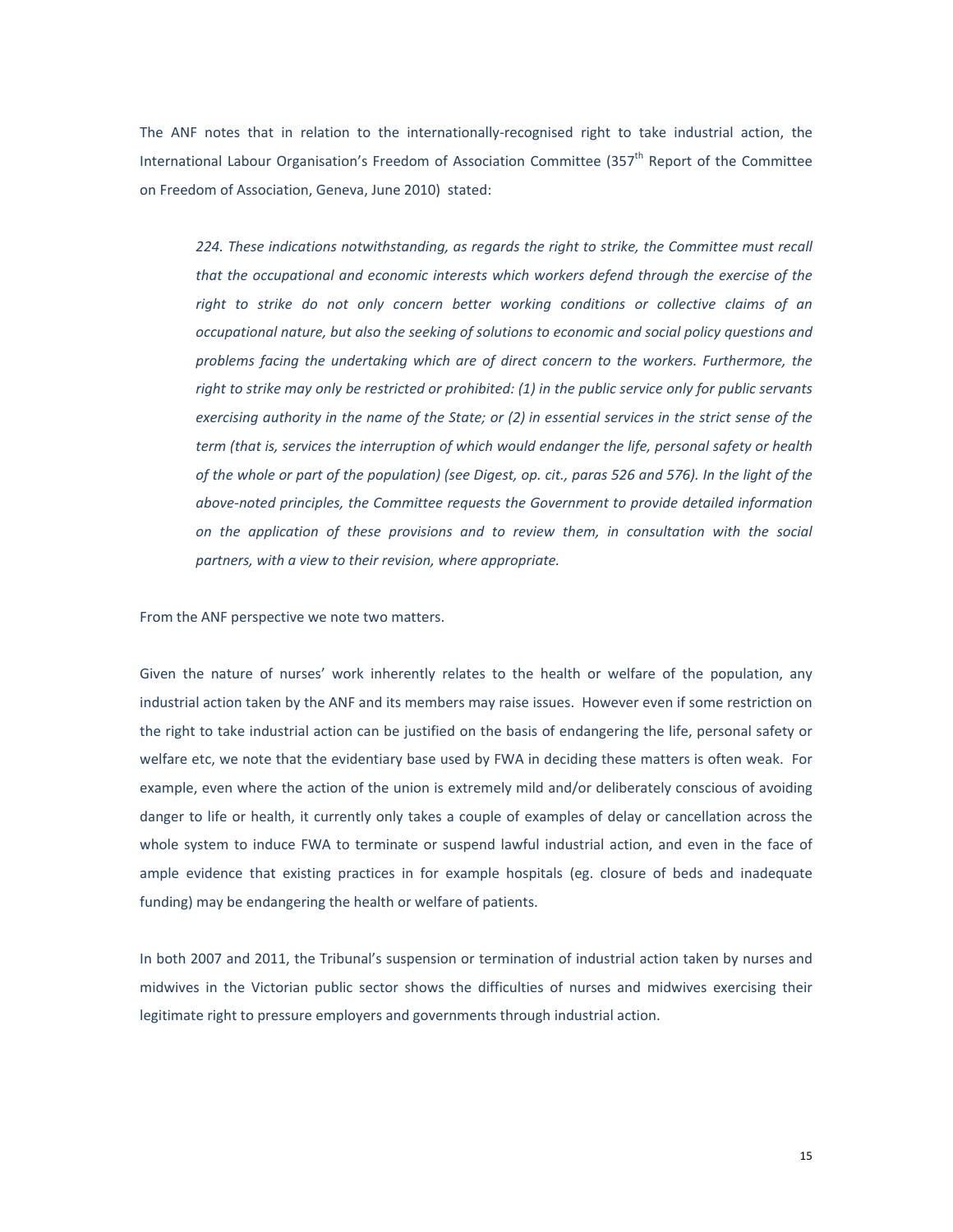There are other examples where the tribunal has terminated protected action in circumstances where the industrial action involved had an even more tenuous link to patient/resident care than, for example, the closure of hospital beds. For example, bans on activity related to aged care paperwork was found by the AIRC to be a threat to endanger the life, personal safety, health or welfare of aged care residents (*Lutheran Homes Inc. Retirement Services v ANF*, AIRC, 31 July 2003, PR935607 – note this related to then section 170MW(3)(a) of the Workplace Relations Act, but the wording is substantially the same as the existing wording).

The ANF suggests that, in these circumstances, there ought to be stronger criteria within the legislation against which to judge the impact of the industrial action. These would include:

- That the impact, delays or cancellations which are alleged to endanger the safety, health or welfare of the population are proved to be a net result of the industrial action taken and not a result of either government decisions taken independently of the industrial action or accidental factors which would probably have occurred irrespective of the industrial action; and
- That the endangering of safety, health or welfare is demonstrated by multiple examples across the system or a significant part of it and leads the tribunal to a conclusion that the danger is not isolated, is systematic and is a direct result of the industrial action.

Secondly we note that where there is a prohibition on workers in essential services taking industrial action there are meant to be 'compensatory mechanisms' provided to ensure that those workers have access to full, independent and transparent arbitration. The ILO Committee of experts has noted:

**If the right to strike is subject to restrictions or a prohibition, workers** who are thus deprived of an essential means of defending their socio‐economic and occupational interests **should be afforded compensatory guarantees, for example conciliation and mediation procedures leading, in the event of a deadlock, to arbitration machinery seen to be reliable by the parties concerned**. It is essential that the latter be able to participate in determining and implementing the procedure, which should furthermore provide sufficient guarantees of impartiality and rapidity; arbitration awards should be binding on both parties and once issued should be implemented rapidly and completely (ILO, 1994a, para. 164). [emphasis added]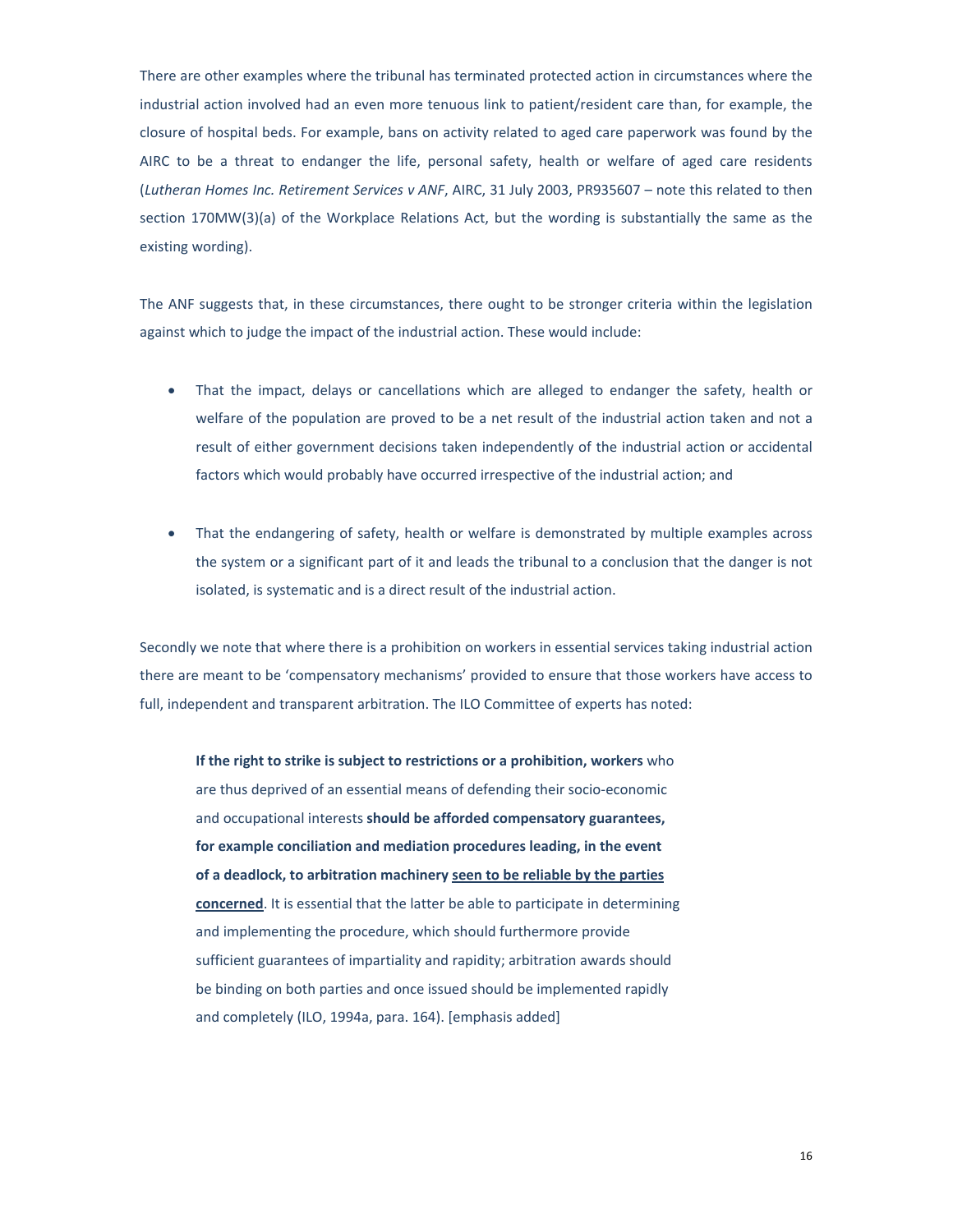Arguably this is not the case in respect to health (and other public services) provided by the Victorian government (or other State governments which might in future fall within the federal system), where it is possible to argue that *Re AEU: ex parte Victoria* (1995)184 CLR 188 (HCA 1995) applies, i.e. there are constitutional limitations on a Commonwealth body imposing certain terms and conditions on a State Government in respect to state employees, where those conditions threaten to impair "a State's 'integrity' or 'autonomy.'" The High Court said at paragraph 58 of their decision:

It seems to us that critical to that capacity of a State is the government's right to determine the *number and identity of the persons whom it wishes to employ, the term of appointment of such persons and, as well, the number and identity of the persons whom it wishes to dismiss with or without notice from its employment on redundancy grounds. An impairment of a State's rights in these respects would, in our view, constitute an infringement of the implied limitation.* 

It may ultimately be the view of the High Court that this limitation only applies to senior office holders and senior employees of the Crown. However, the jurisprudence is unclear. The ANF can currently have no confidence in arbitration as the compensatory mechanism, should compulsory arbitration result from the termination of industrial action pursuant to s 266 of the Fair Work Act. Many issues which are at the heart of industrial and professional life for nurses in Victoria and in other states – nurse to patient ratios or nursing hours per patient day, use of unregulated workers as part of ratios etc. – are arguably caught within the limitation identified by the High Court in *Re AEU*.

Given these constitutional restrictions and the need for adequate compensatory mechanisms where the right to take industrial action is restricted, the ANF recommends that industrial action cannot be terminated under section 424 unless the bargaining representatives have agreed that all issues in dispute between them are able to be dealt with by way of arbitration.

We note further that the International Labour Organisation Nursing Personnel Convention 1977 (ILO Convention 149) provides as follows:

#### Article 5

1. Measures shall be taken to promote the participation of nursing personnel in the planning of nursing services and consultation with such personnel on decisions concerning them, in a manner appropriate to national conditions.

2. The determination of conditions of employment and work shall preferably be made by negotiation between employers' and workers' organisations concerned.

17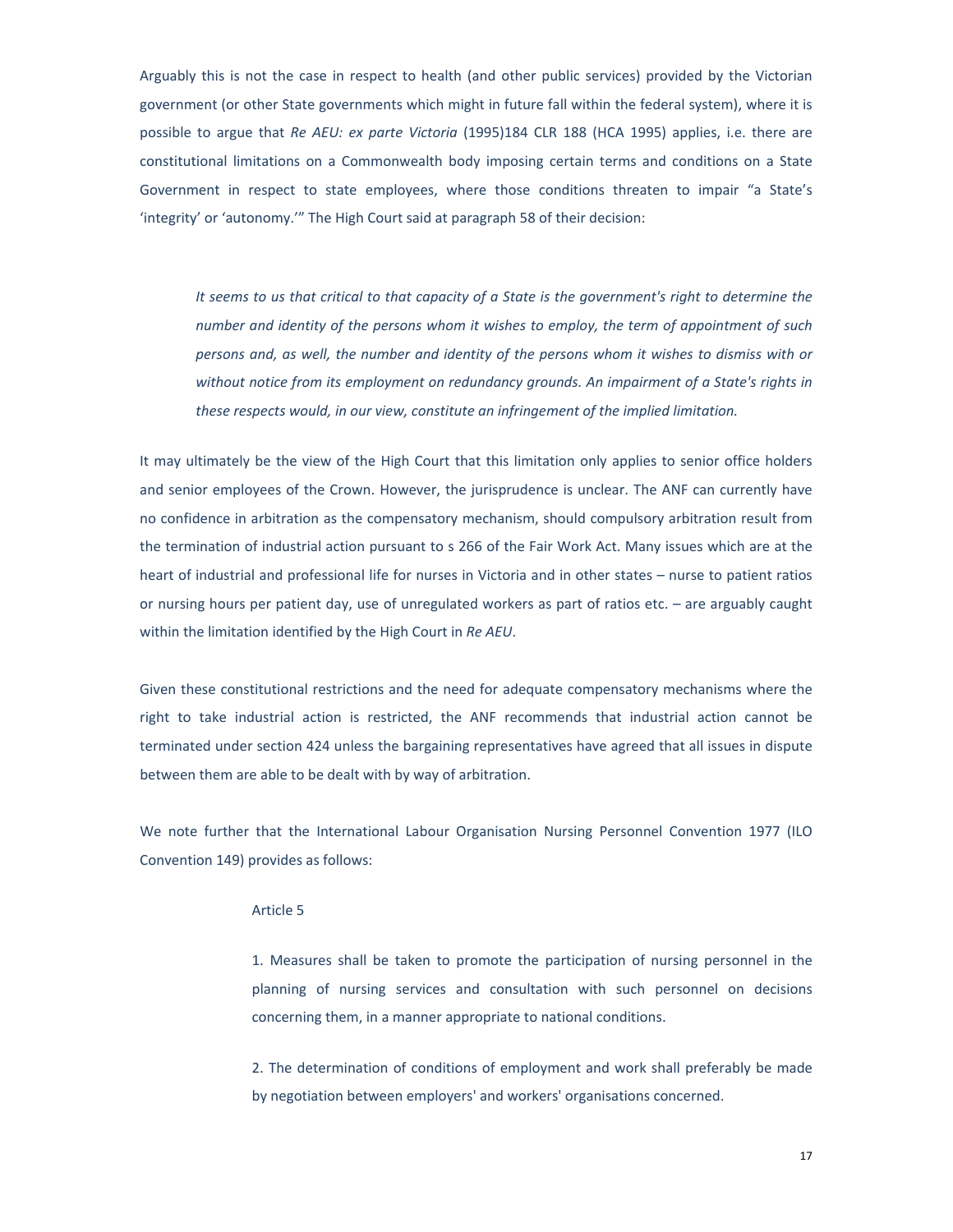3. The settlement of disputes arising in connection with the determination of terms and conditions of employment shall be sought through negotiations between the parties or, *in such a manner as to ensure the confidence of the parties involved*, through independent and impartial machinery such as mediation, conciliation and voluntary arbitration. [emphasis added]

Again, in the current circumstances the ANF has no confidence that any formal arbitration under the Fair Work Act will have the jurisdiction to deal with all relevant matters in dispute.

#### *Protected action ballots*

Question 52 of the Background Paper asks if the process for conducting protected action ballots is simpler under the new system and question 57 asks if employees are able to resort to protected industrial action more quickly or easily since the passage of the Fair Work Act.

The ANF responds to these questions with an emphatic no. Contrary to recent employer and employer group claims that the Fair Work Act has made industrial action easier, the Act made minimal changes to the Workplace Relations Act, and nothing that actually made taking action easier. Unnecessarily bureaucratic procedures, including compulsory secret ballots and an unnecessary quorum for voting, remain in place.

ANF officers are usually bargaining in many places at once so to take the actions required to first organise and obtain a protected action ballot order, ensure that members vote so the 50% quorum requirement is met, and then take the actual industrial action is resource-intensive and time-consuming. Industrial action is not taken lightly.

The unnecessary difficulty of the 50% quorum requirement in paragraph 459(1)(b) is demonstrated by ballots recently held by the ANF's Victorian Branch in relation to the current public sector bargaining round, which is ongoing.

As part of the bargaining process and in order to take protected industrial action the ANF sought a protected action ballot order from FWA. The ballot to approve the forms of industrial action involved over 45,000 public sector nurses across Victoria. There were a number of ballots, the largest being of approximately 30,000 nurses employed by the 86 employers (the large hospital networks and regional/rural hospitals) who had obtained a single interest employer authorisation from FWA. This has been one of the largest ballots ever undertaken in Australia.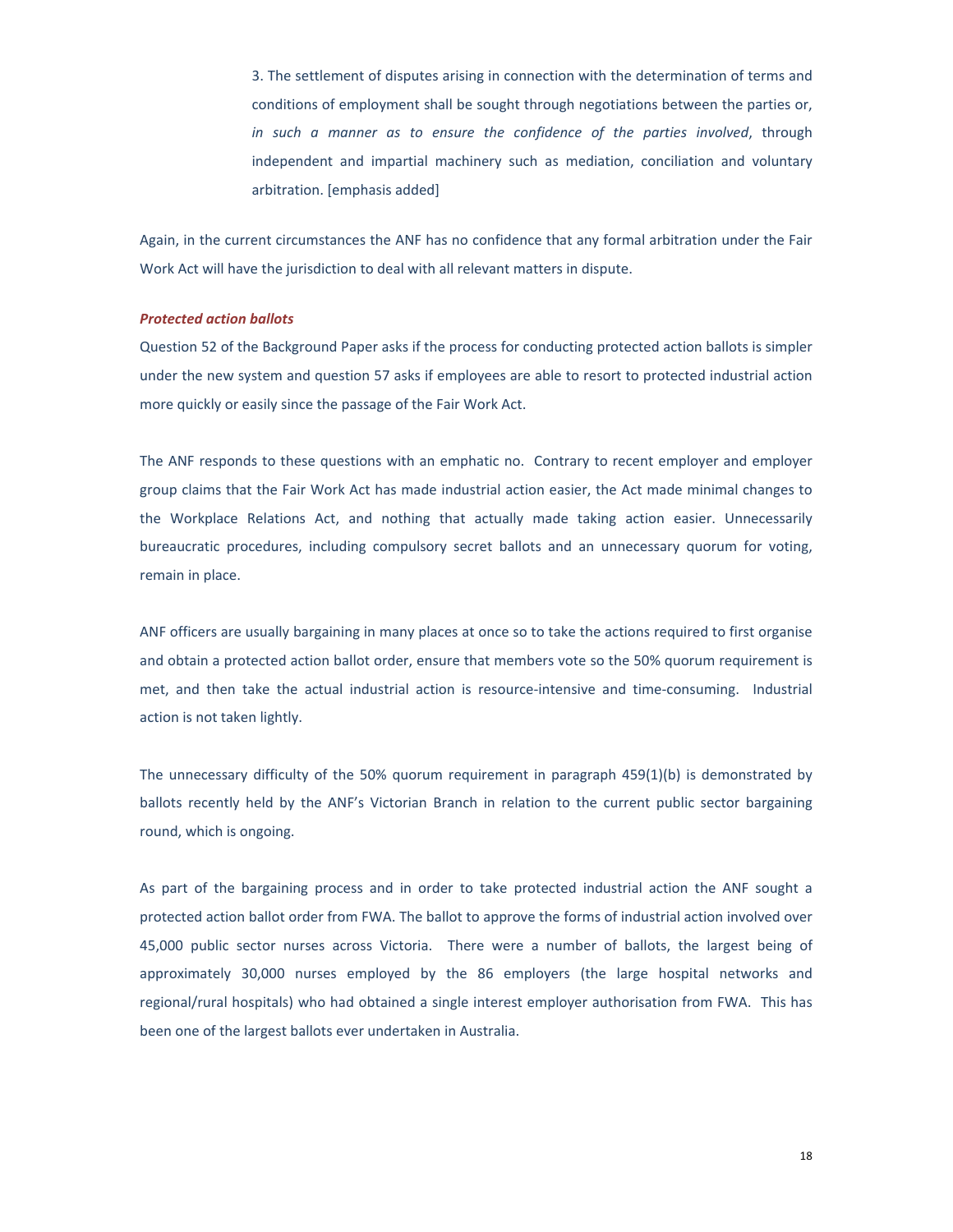The hurdle of 50% +1 participation in the ballot was excessively high and burdensome. In our case it involved ringing virtually every single member over a one week period. This absorbed enormous resources for a vote which resulted in an overwhelming support for industrial action to be taken (a result which was not in doubt based on pre-ballot meetings and feedback from members).

The Act's provision in this respect is inconsistent with the right to exercise industrial action under the International Labor Conventions. We note the discussion by the International Labour Organisation's Freedom of Association Committee (357<sup>th</sup> Report of the Committee on Freedom of Association, Geneva, June 2010):

*225. As regards the complainant's allegation that the provisions in Part 3‐3, Division 8, of the FWA governing the secret ballot procedures for the calling of a strike are unduly burdensome and complicated, the Committee notes that according to the Government, the said procedures are designed to be fair, have been simplified compared to the previous workplace relations laws, and* are not intended to frustrate or delay the taking of industrial action. In respect of this matter, the *Committee recalls that the conditions that have to be fulfiled under the law in order to render a strike lawful should be reasonable and, in any event, not such as to place a substantial limitation on the means of action open to trade union organizations. Furthermore, the* requirement of a decision by over half of all the workers involved in order to declare a strike is *excessive and could excessively hinder the possibility of carrying out a strike, particularly in large enterprises (see Digest, op. cit., paras 547 and 556). The Committee requests the Government to ensure respect for these principles in practice, as well as to provide detailed information on the practical application of the secret ballot procedure provisions.*

Therefore paragraph 459(1)(b) in particular is inconsistent with Australia's international obligations (section 3(a)) and the requirement should be changed, if secret ballots are to remain, to a simple majority of those who vote.

#### **RIGHT OF ENTRY**

Question 63 of the Background Paper asks if the right of entry provisions balance the right of unions to meet with employees and investigate breaches with the right of employers to go about their business without undue inconvenience.

The ANF has concerns with some of the right of entry provisions, in particular those provisions relating to where a permit holder may hold discussions with employees (members and/or non-members). Section 492 provides that a permit holder must comply with any reasonable request by the occupier of the premises to hold discussions in a particular room or area of the premises and outlines some situations where a request might be unreasonable.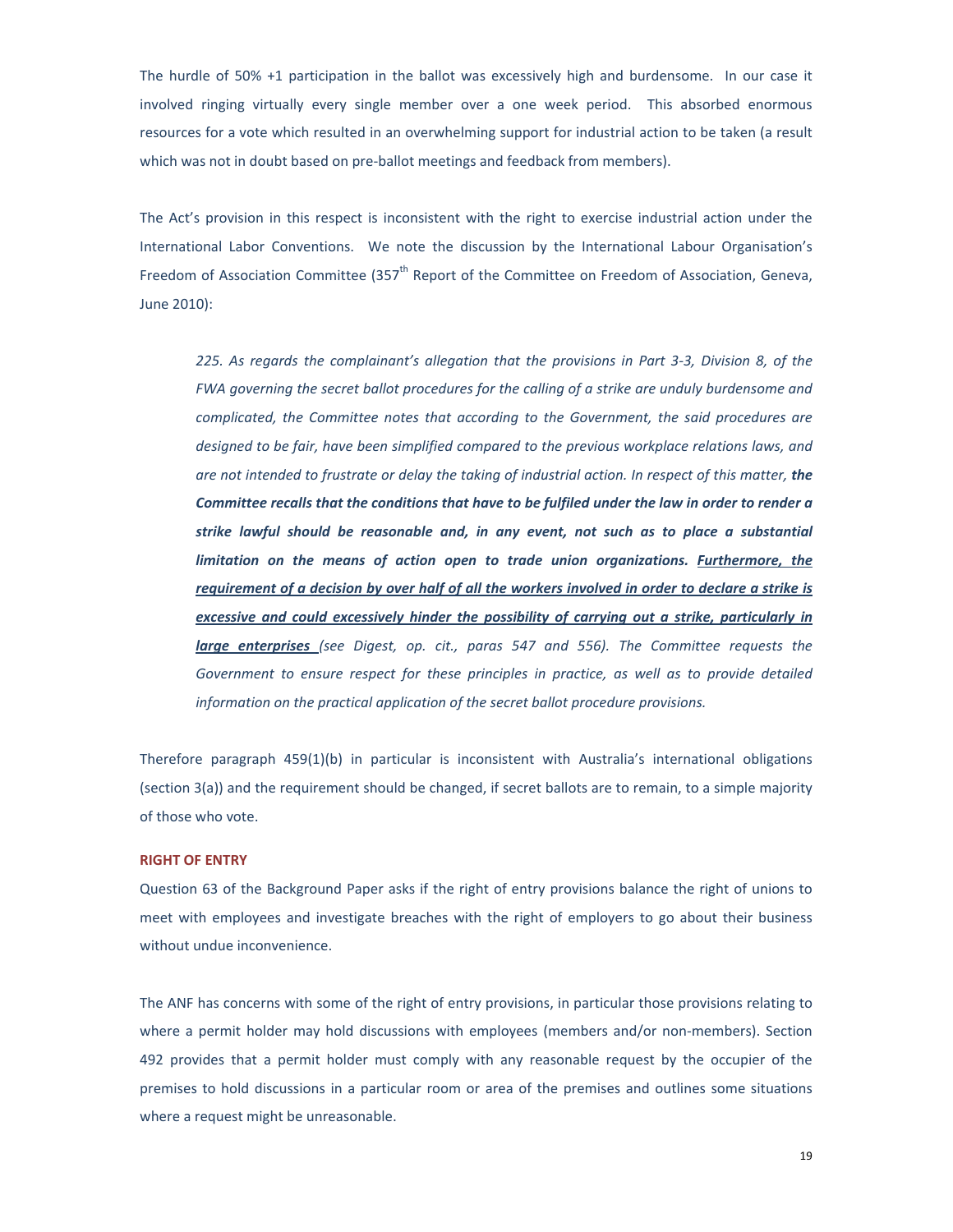One of the objects of the Act (section 3(e)) is the enabling of fairness and representation at work and the recognition of the right to freedom of association and the right to be represented.

Several decisions of FWA have prevented unions from meeting employees in lunchrooms or other common areas. Employer requests to meet in other rooms/areas have been found to be reasonable. These provisions and decisions have the effect of not allowing unions to adequately represent members and to speak to and recruit non-members. In particular, we consider they are not consistent with the objectives of Part 3‐4 outlined in section 480 to provide for the right of organisations to represent their members in the workplace and hold discussions with potential members, and for the right of employees to receive, at work, information and representation from officials of organisations.

In the ANF's instance, we have had examples where we have been restricted to holding discussions in cafeterias in hospitals.

Section 480 also refers to the right of occupiers of premises and employers to go about their business without undue *inconvenience*, however section 492 goes much further than this object: it does not require an employer to show that holding discussions in a particular area is *inconvenient* but allows an employer to direct a permit holder to hold discussions in any area they want, provided the direction is not unreasonable.

Right of entry is about the right of unions to organise and to speak to workers (whether they request it or not) and not about the right of protection for non‐union members from being spoken to: *Australian Workers' Union* v *Rio Tinto Aluminium (Bell Bay) Limited* per Commissioner Lewin [2011] FWA 3878 see paras 59‐65.

We also consider that the observations of Commissioner Roe in *AMIEU v Somerville Retail Services* [2010] FWA 6737 at paras 41 and 42 are important:

[41] The right of entry for the purpose of discussions with those who wish to participate is a *right of the AMIEU permit holder*. It cannot be reduced to *a right of employees* to be able to request to hold discussions with the permit holder. An organiser approaching an employee to participate in discussions is not contrary to the legislative scheme unless that organiser unreasonably persists after that employee has made it clear that they don't wish to participate in discussions. Such persistence it could be argued might bring into question the purpose of holding the discussions and might in some circumstances lead to disruption to the business.